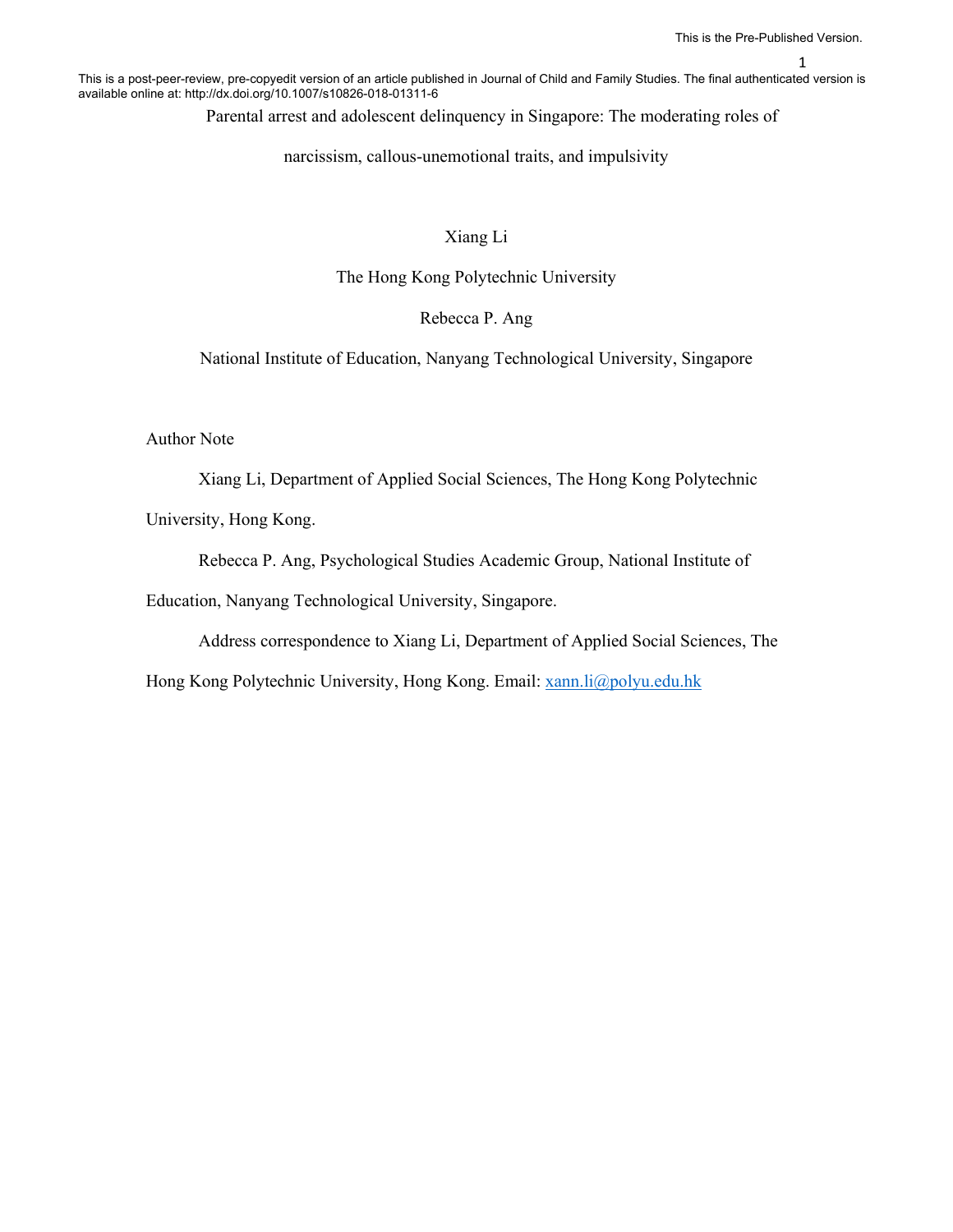### **Acknowledgments**

This research was supported by the Ministry of Education (Singapore) AcRF Tier 2 Grant (MOE2012-T2-1-079).

## **Conflict of Interest**

Xiang Li declares that she has no conflict of interest. Rebecca P. Ang declares that she has no conflict of interest.

#### **Ethical approval**

This study was approved by the Institutional Review Board at Nanyang Technological University. The Ministry of Education of Singapore and the school principals also approved the data collection at the schools.

#### **Informed consent**

Informed consent was obtained from all individual participants included in the study.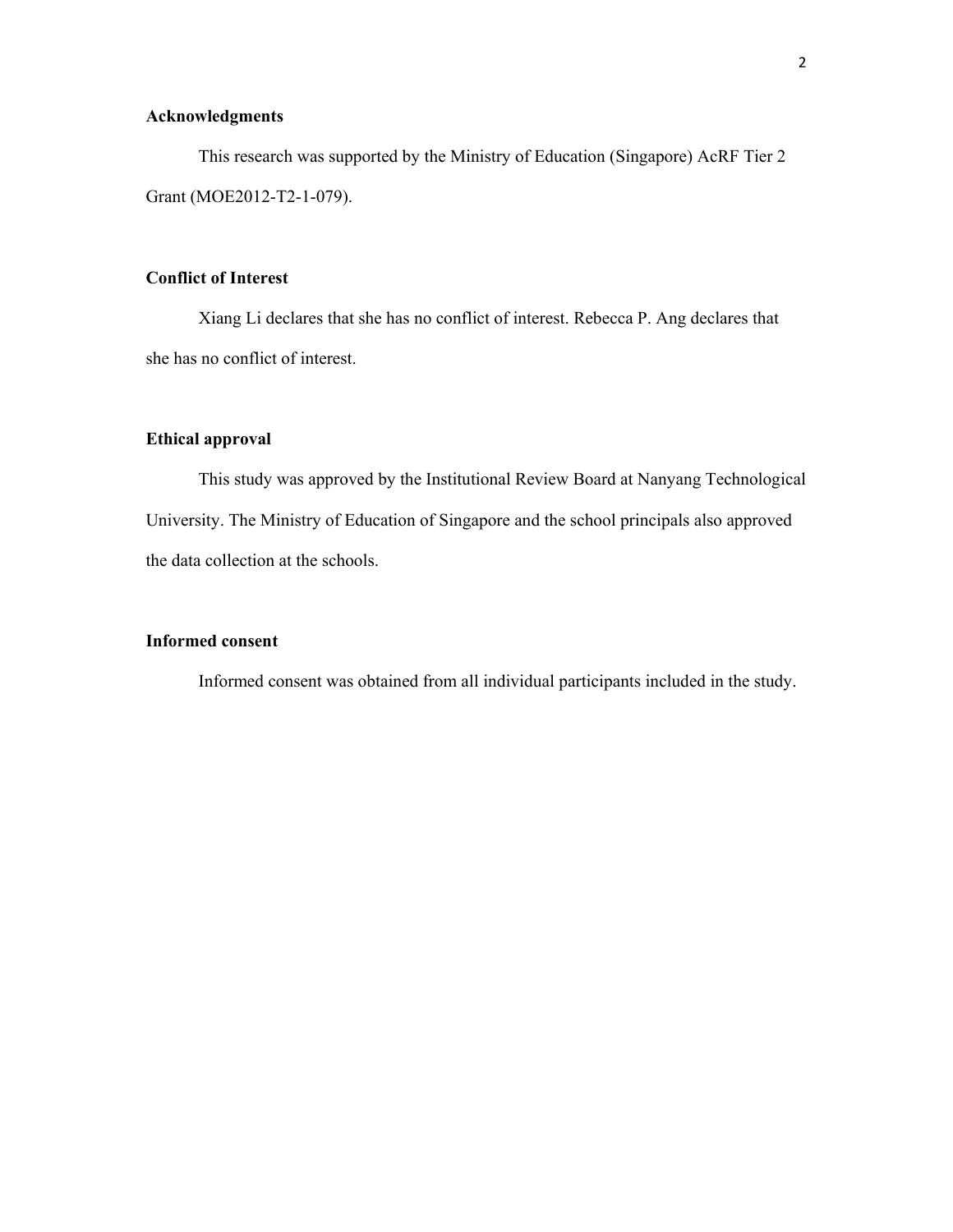#### Abstract

*Objectives:* Adolescent delinquency is an important issue, and of universal concern. Parental arrest history has been recognized to have negative impacts on children's delinquent behavior. This study focused on the predictors of adolescent delinquency, including parental influences and adolescents' own personal traits.

*Methods:* We explored the relationship between parental arrest and children's delinquency among 1,027 Singaporean secondary school students aged between 12 and 19 years (*Mage =*  14.10). Specifically, we used hierarchical multiple regression to examine the moderating effects that different dimensions of psychopathic traits, including narcissism, callousunemotional (CU) traits, and impulsivity, have on the relation between parental arrest and adolescent delinquency.

*Results:* Findings suggested that parental arrest significantly and positively predicted the delinquent behavior of their children. Although narcissism, CU traits, and impulsivity showed significant main effects on delinquency, only narcissism and CU traits, but not impulsivity, were found to significantly interact with parental arrest in predicting adolescent delinquency. With a high level of narcissism and CU traits, adolescents whose parents have had a prior arrest history were more likely to display higher levels of delinquent behavior. *Conclusions:* These findings shed light on the importance of reducing adolescents' narcissism and CU traits when developing prevention and intervention strategies to combat delinquency of adolescents with arrested parents in an Asian context.

*Keywords:* parental arrest; delinquency; narcissism; callous-unemotional traits; impulsivity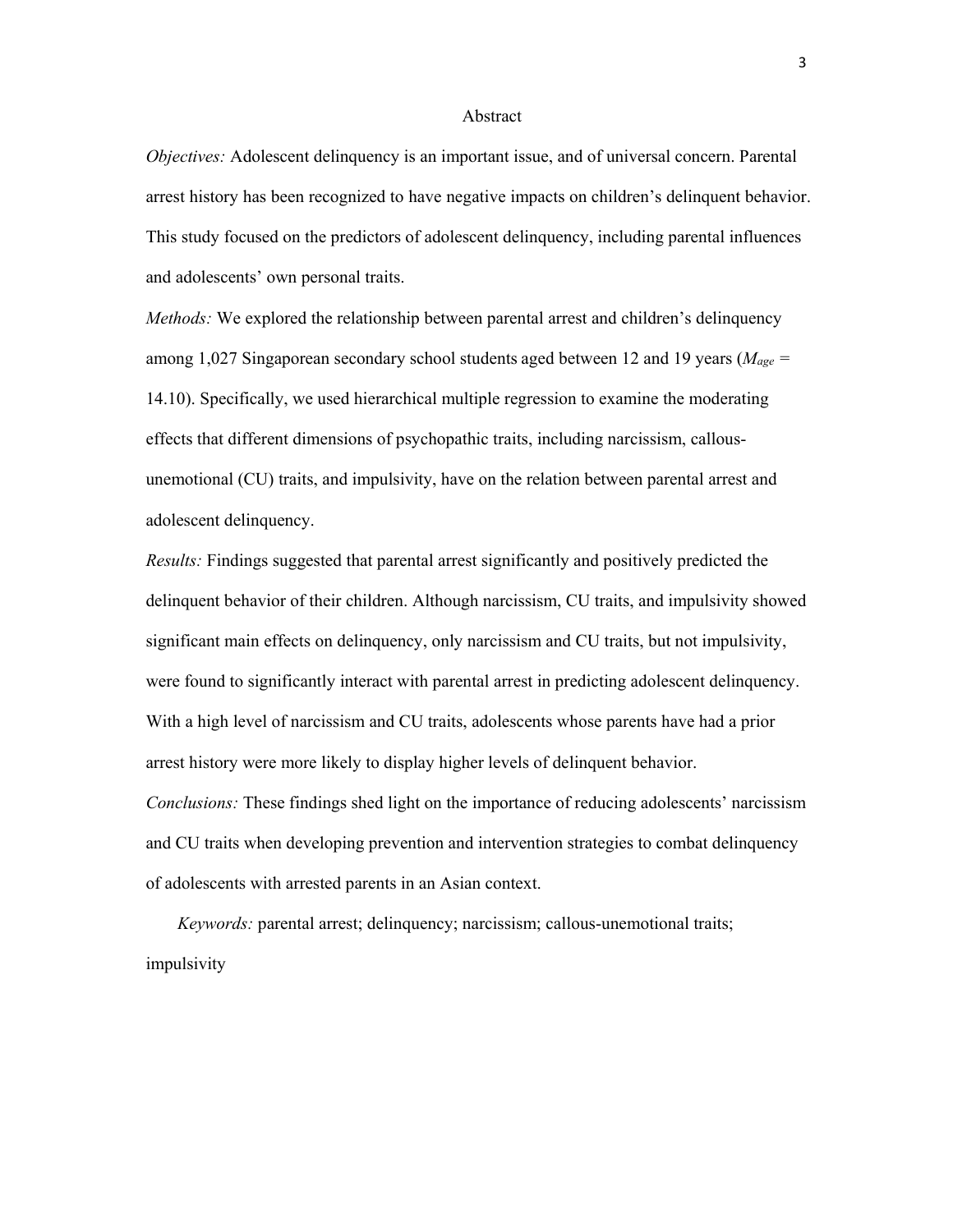Parental arrest and adolescent delinquency in Singapore: The moderating roles of narcissism, callous-unemotional traits, and impulsivity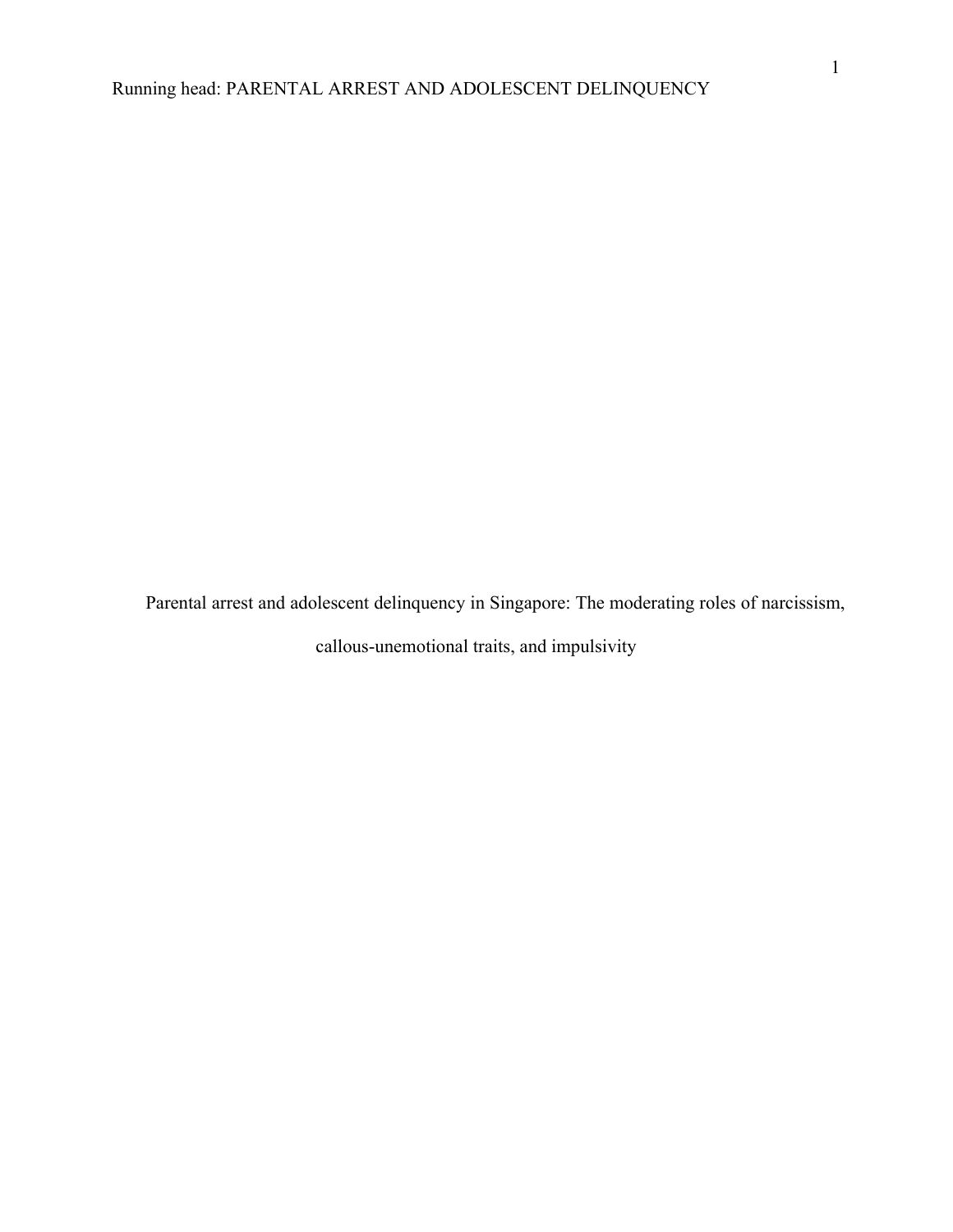Parents are primary caregivers and the most influential figures in children's lives. Being the first behavioral models for children in the socialization process, parents' direct influence on their children has been well documented. The intergenerational continuity in antisocial behavior is an example. Farrington, Jolliffe, Loeber, Stouthamer-Loeber, and Kalb (2001) found that parental arrest disrupts the parent-child attachment in various ways, and could increase the likelihood of children's involvement in delinquency through profound and long-lasting parental influence. Parental arrest history may affect children negatively (e.g., stigma, mental health problems, and adjustment difficulties), and is correlated with aggressive and delinquent behavior in children (Roberts et al., 2014). In Farrington et al.'s study (2001), 25.1% of boys whose fathers have had a prior arrest history were themselves arrested compared to 6.7% of boys whose fathers have not had an arrest history. In a 14-year longitudinal study, Kinner, Alati, Najman, and Williams (2007) also found that boys who had fathers with a prior arrest history tended to commit more delinquent behaviors than those with parents without an arrest record.

Parents' negative role modeling may also influence adolescents' beliefs towards deviant acts as adolescents witness and imitate parental attitudes and behaviors towards delinquency. For example, parents who participate in delinquent acts themselves may not actively discourage delinquent behavior in their children, as children's delinquency will likely not conflict with their own deviant/lawbreaking norms and values (Nijhof, de Kemp, & Engels, 2009). Furthermore, parents may not be able to fulfill their parenting responsibilities if they are arrested, and this may increase the risk of their children committing delinquent acts because of less care and inadequate supervision from parents (Nijhof et al., 2009). Overall, parental arrest puts adolescents at risk of behavioral problems such as aggression and increases their likelihood of committing delinquent activities because parental deviant behavior not only directly influences adolescents' delinquency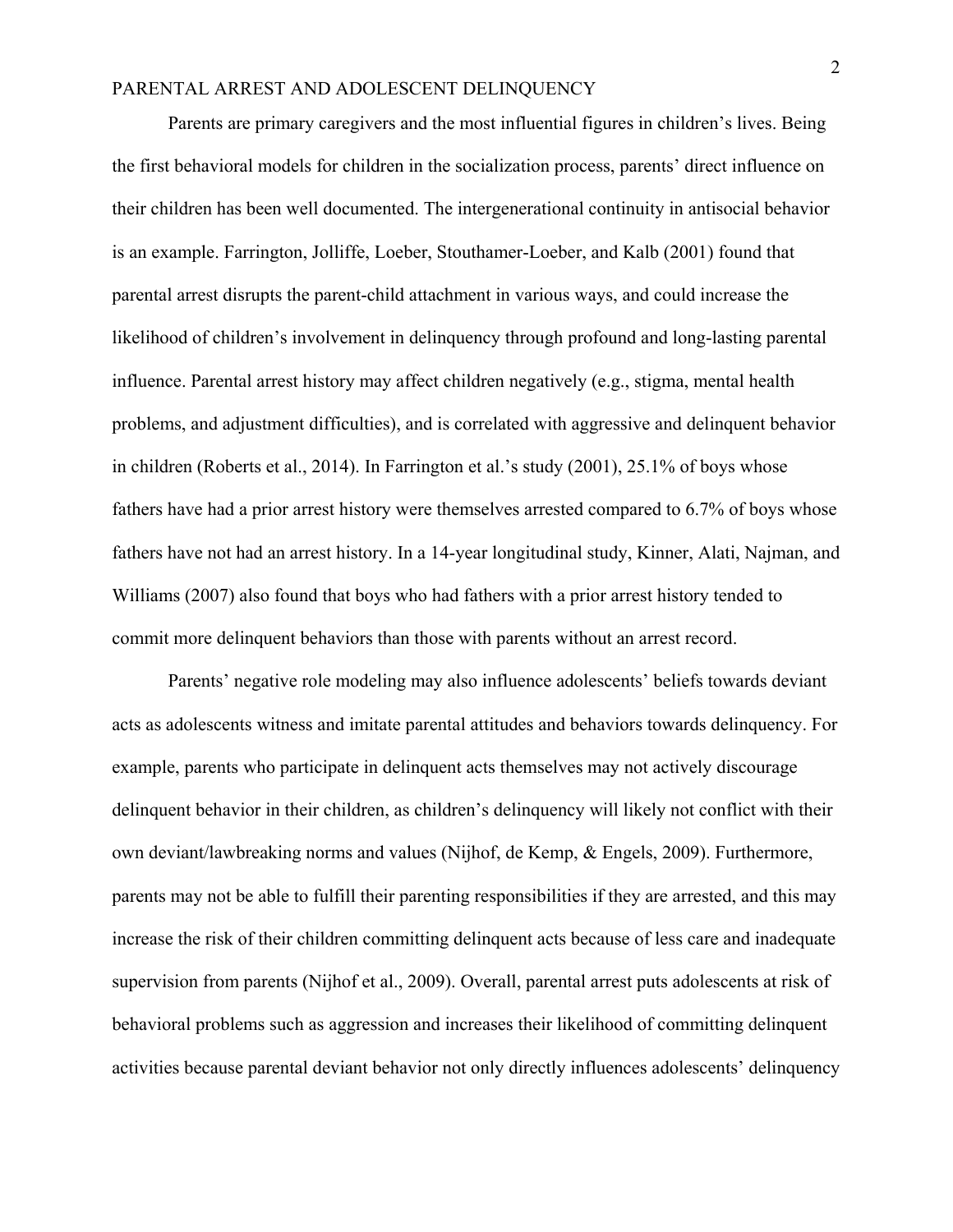through exposure to parents' delinquent values and behaviors, but also indirectly influences adolescents via poor parenting practices and negative family interaction (Dong & Krohn, 2015).

Adolescents are at risk of displaying various forms of delinquent behaviors (Seals, Sharp, Ha, & Michonski, 2012) as adolescence is a turbulent and sensitive period of transition in which the adolescent is shaped by parental influences and also develops his/her own personal traits. As antisocial behavior is an inherent part of psychopathy (DeLisi & Vaughn, 2015), psychopathic traits are important in identifying individuals who display delinquent, aggressive, and violent behaviors (Marsee, Silverthorn, & Frick, 2005). Psychopathy is a multidimensional construct, comprising a variety of personality features and behavioral characteristics. A broad general consensus in the literature suggests that psychopathic traits have three distinct yet related dimensions including narcissism, callous-unemotional (CU) traits, and impulsivity (Frick, Bodin, & Barry, 2000; Li, Chan, Ang, & Huan, 2017), although the exact number of dimensions can be debated (Marsee et al., 2005).

Narcissism is an interpersonal dimension of psychopathy that is characterized by arrogance and deceitfulness, grandiosity and superiority, manipulativeness and exploitativeness for personal gain, excessive need for admiration, and inflated self-appraisal (Marsee et al., 2005; Muñoz, Kimonis, Frick, & Aucoin, 2013). Dysfunctional parenting (e.g., neglecting the emotional needs of children) and a low level of parental monitoring significantly predicts a high level of narcissism (Muñoz et al., 2013), and narcissism is related to delinquency (Barry, Grafeman, Adler, & Pickard, 2007). As most children are aware of the stigma surrounding their parents being arrested, children feel embarrassed and ashamed, and this contributes to vulnerable self-views in children (Roberts et al., 2014). Grandiose but simultaneously vulnerable self-views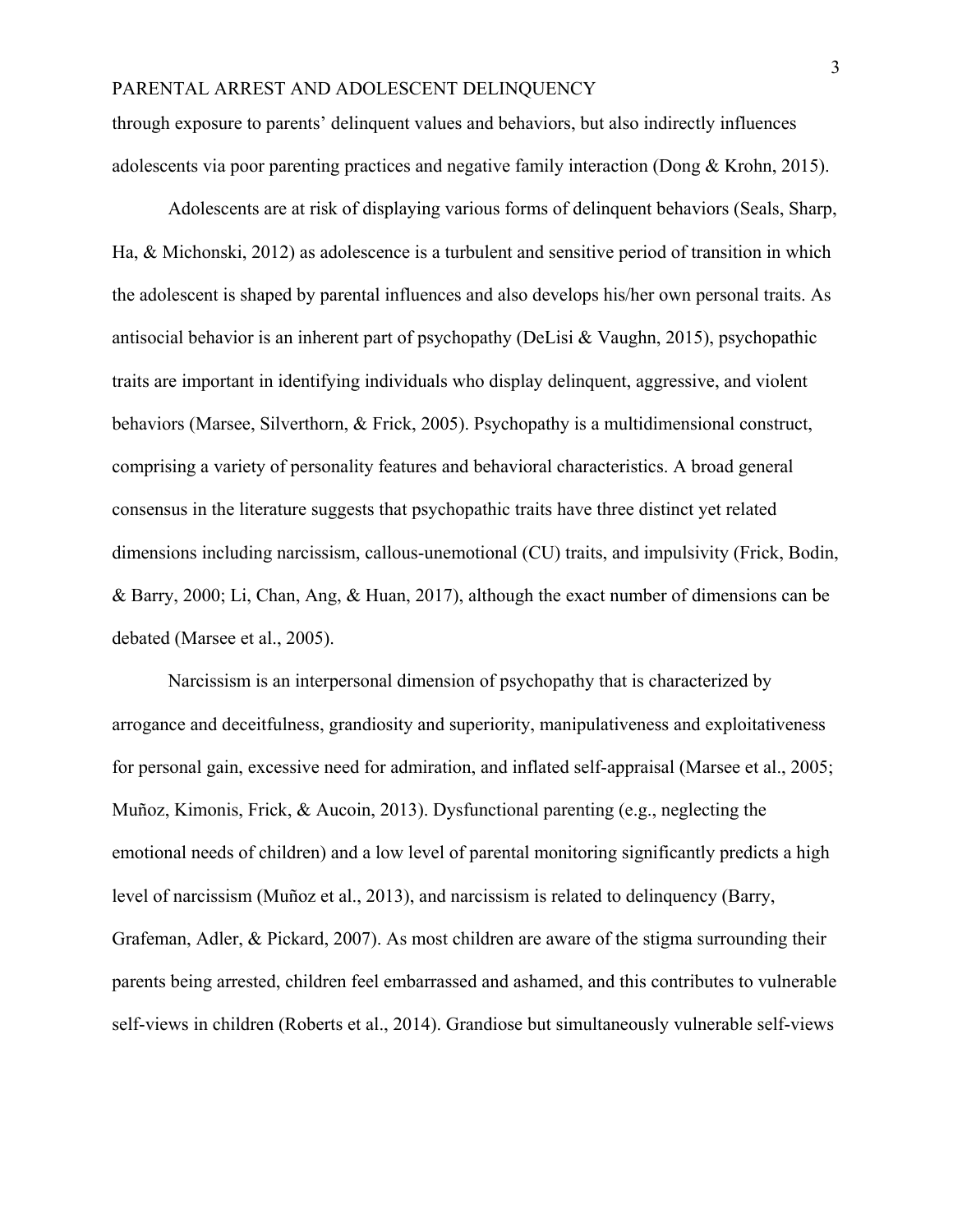make narcissistic adolescents behave aggressively once their egos are threatened (Thomaes, Bushman, Orobio de Castro, & Stegge, 2009).

As the affective dimension of psychopathy (Muñoz et al., 2013), CU traits reflect deficits in empathy and affective processing (Fontaine, McCrory, Boivin, Moffitt, & Viding, 2011). The defining features of CU traits include shallow/blunted affect, lack of empathy, absence of guilt, uncaring attitudes, and irresponsibility (Frick et al., 2003). CU traits are associated with antisocial and delinquent behaviors (Fontaine et al., 2011), and in particular, they serve as the most important predictor of identifying the most severe antisocial and delinquent groups (Frick et al., 2003). Pardini, Lochman, and Frick (2003) found that CU traits were related to high expectations of positive consequences of aggression and low expectations of punishment for delinquency. This makes adolescents with CU traits lack concern about their delinquent behaviors and may not consider the negative consequences of their delinquency (e.g., harm to others and punishment for themselves). Besides a very high heritability estimate for CU traits in children (Bezdjian, Raine, Baker, & Lynam, 2011), problematic parent-child communication, poor parental supervision, and a low level of parental warmth would also lead to high levels of CU traits (Waller, Gardner, & Hyde, 2013).

Impulsivity as the behavioral dimension of psychopathic traits is marked by irresponsibility, poor behavioral control, and an inability to delay gratification (Marsee et al., 2005). Impulsivity is associated with a low level of social competence and a high level of internal and external problems (Bush, Lengua, & Colder, 2010). Being unable or unwilling to control immediate impulses is a type of self-regulatory failure (Leith & Baumeister, 1996), which is an important determinant of delinquent behaviors (Carroll et al., 2006). Children who have fewer self-control skills were more likely to engage in delinquent and criminal activities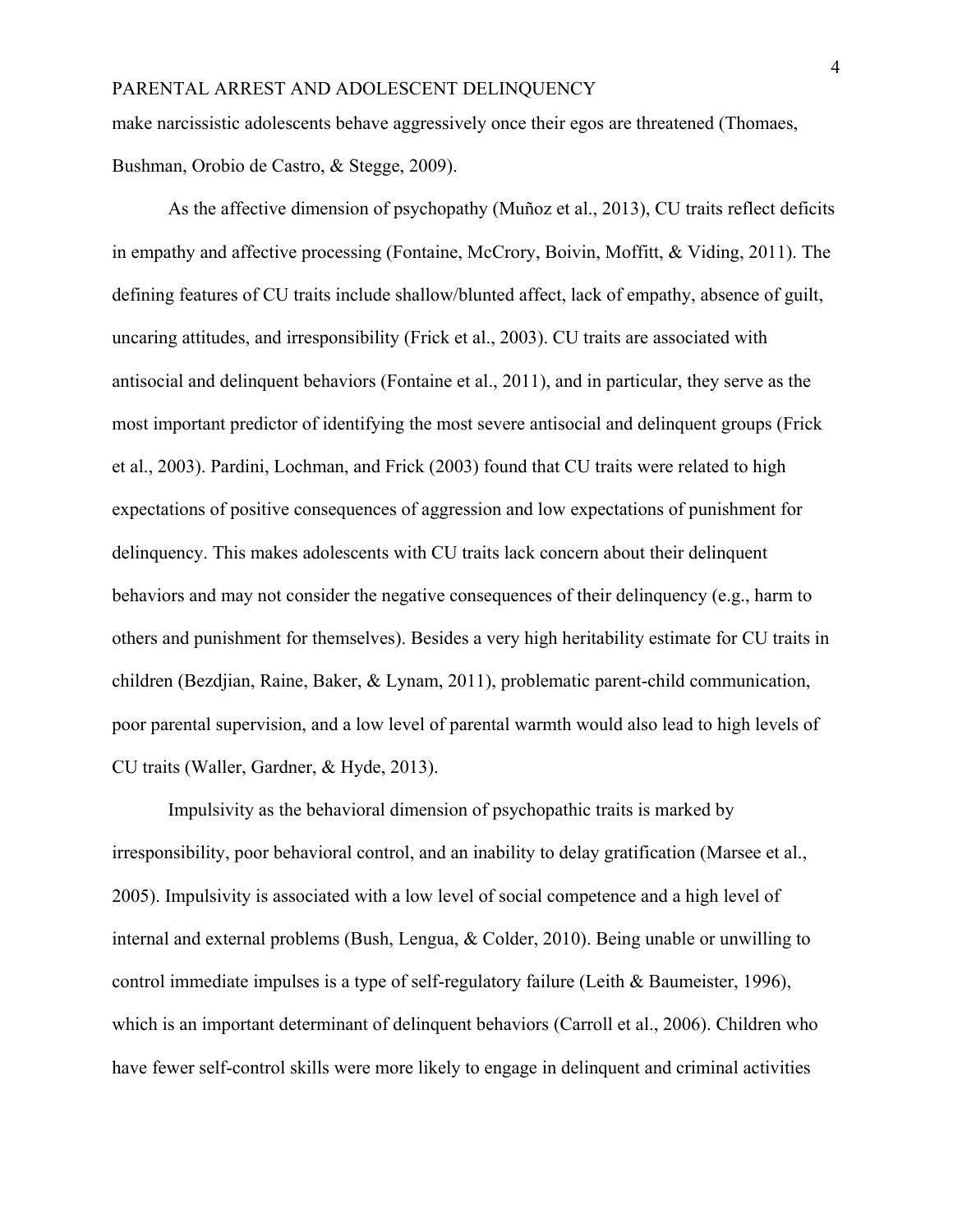(Babinski, Hartsough, & Lambert, 1999; Vitulano, Fite, & Rathert, 2010), as impulsivity may cause lack of planning and consideration of possible consequences in the context of high emotional arousal (Frick et al., 2003). Children who are impulsive are more vulnerable to negative parenting, while good parenting is beneficial to impulsive children (Rioux et al., 2016). For example, coercive parental practices have a more negative impact on alcohol use in adolescents with impulsive characteristics (Rioux et al., 2016); and supportive parenting can reduce problem behaviors in adolescents with high levels of impulsivity (Stice & Gonzales, 1998).

The three dimensions of psychopathic traits have been found to be predictive of adolescent delinquency (Muñoz & Frick, 2007). Compared to impulsivity that has a more direct association to delinquency, narcissism and CU traits exert influences on delinquency in both direct and indirect ways. For example, narcissistic traits not only make adolescents prone to act aggressively once their inflated egos were threatened, but it also could strengthen the negative impact of a fragile self-concept on aggressive behavior (Fanti & Henrich, 2015). Barry et al. (2007) found that narcissism has both main effects and interaction effects with self-esteem on proactive aggression. Oxford, Cavell, and Hughes (2003) found that CU traits contributed to a high level of behavioral problems through its main effects and interaction effects with ineffective parenting (i.e., poor monitoring and supervision). Kroneman, Hipwell, Loeber, Koot, and Pardini (2011) also found that the negative influences of a low level of parental warmth on adolescents' oppositional defiant disorder/conduct disorder were stronger for adolescents presenting with CU features.

Skeem, Scott, and Mulvey (2014) found that population base rates of crime were highest in adolescents, and juveniles with records of delinquency committed a disproportionate number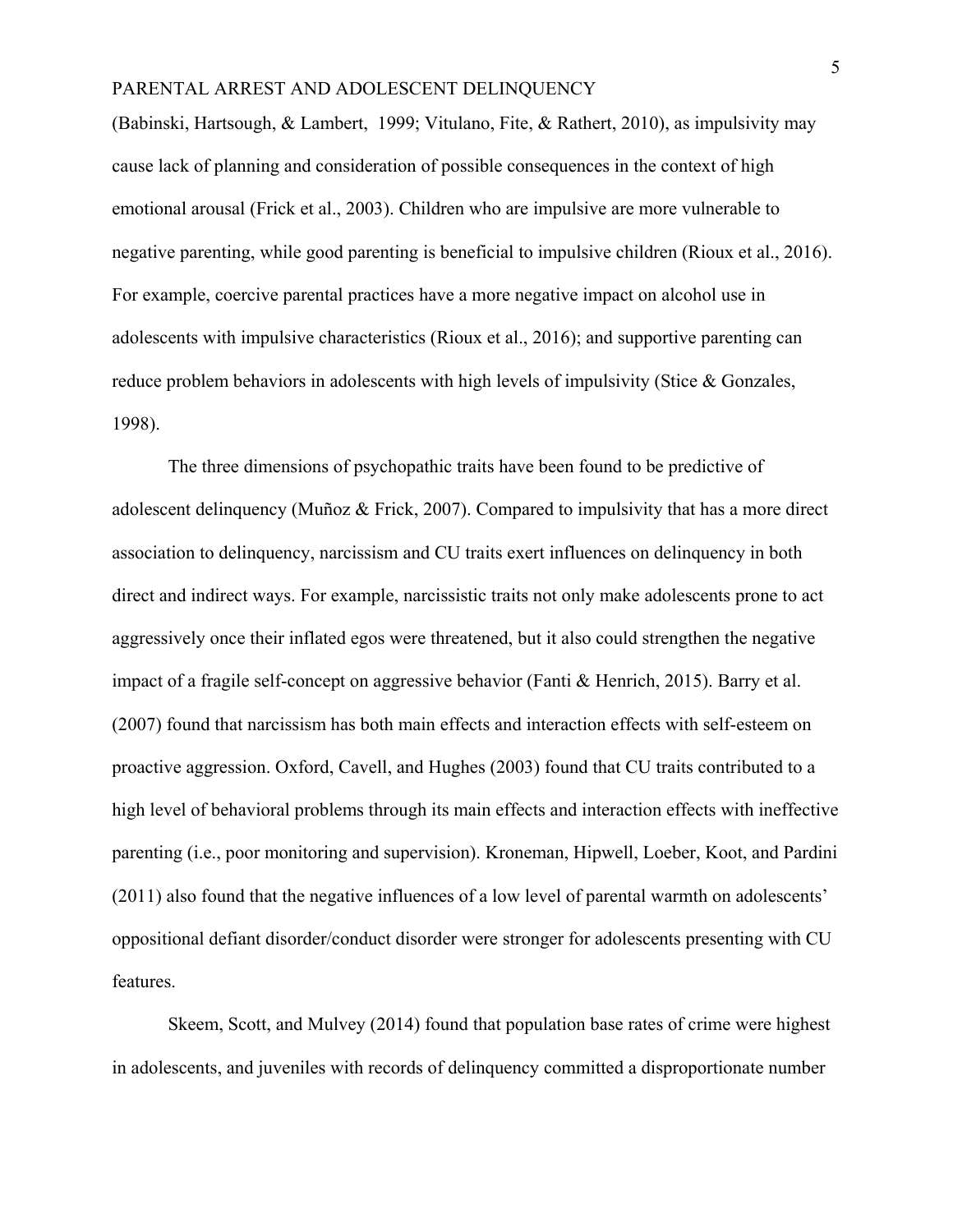of violent and other criminal behaviors when they entered adulthood. Against this background, a better understanding of the underlying mechanisms affecting adolescent delinquency is timely so as to target appropriate variables for more effective intervention. To the best of our knowledge, although some Western studies have reported the influence of parental arrest on children's delinquent behavior, there is little knowledge available concerning the effects of parental arrest on adolescent delinquency in Asia. For example, in Yau and Chung's study (2014), based on mothers' narratives in Hong Kong, the authors found that father imprisonment was associated with an increase in children's conduct problems (e.g., fighting). Chng, Chu, Zeng, Li, and Ting (2016) found that youth offenders who have families with criminality are more likely to conduct early offending and have a quicker rate of recidivism compared to their counterparts from intact families in Singapore. These limited studies were conducted in recent years, and more explorations in Asian adolescents are necessary to demonstrate the generalizability of existing findings from Western societies and enhance the literature concerning adolescent delinquency. Furthermore, the understanding of the moderating mechanisms of the link between parental arrest and adolescent delinquency is also limited. To fill these research gaps, two research questions were raised in present study. First, we aimed to examine the relation between parental arrest and adolescent delinquency in a large sample of Singapore adolescents. Second, we aimed to explore how the three dimensions of psychopathic traits such as narcissism, CU traits, and impulsivity moderate the relation between parental arrest and adolescent delinquency.

#### **Method**

#### **Participants**

A total of 1,027 students (56.1% males, 40.3% females, and 3.6% unreported) aged between 12 and 19 years ( $M = 14.10$ ,  $SD = 1.15$ ) participated in this study. The participants were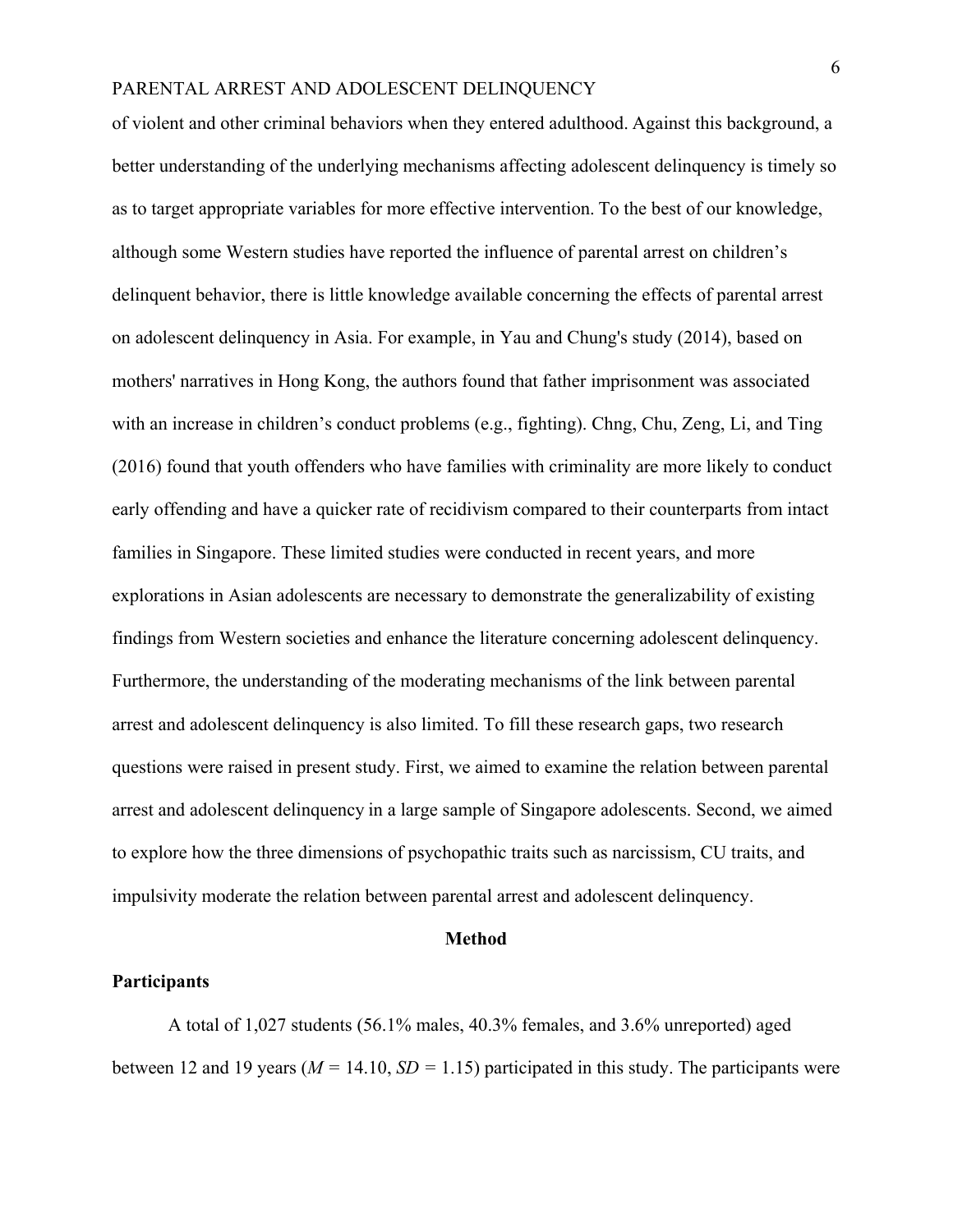in Grade 7 ( $n = 377$ ), Grade 8 ( $n = 312$ ), and Grade 9 ( $n = 338$ ) at three randomly selected government secondary schools which are the most common types of schools in Singapore. All these schools are situated in neighborhood residential estates and under the governance of the Ministry of Education, Singapore. The self-reported ethnic identification of the participants was as follows: 65.4% were Chinese (*n* = 668), 20.8% were Malay (*n* = 212), 6.7% were Indian (*n* = 68), 1.1% were Eurasian ( $n = 11$ ), and 6% belonged to other ethnic groups ( $n = 62$ ).

## **Procedure**

 This study was approved by the Institutional Review Board at Nanyang Technological University. The Ministry of Education of Singapore and the school principals also approved the data collection at the schools. The data was collected in 2013. Student participation in this anonymous study was voluntary, and the participants were informed that they could refuse to answer any questions without penalty. The questionnaire was administered in an organized classroom setting. As English is the language of instruction for all schools in Singapore, the questionnaire was administered in English in this study.

#### **Measures**

**Parental Arrest.** The participants were asked to report their parents' encounters with law enforcement with respect to police arrests. Participants answered *Yes* or *No* to the following two questions: "Has your father ever been arrested by the police for an offence?" and "Has your mother ever been arrested by the police for an offence?" Parental arrest was considered as *Yes* if a participant responded with *Yes* to either of the two questions.

**Self-Reported Delinquency Scale (SRDS).** The SRDS (adapted from Elliott, Huizinga, & Ageton, 1985) with 18 items was adopted to measure a series of different types of adolescent delinquent behaviors, from minor acts of delinquency to more serious ones. Each item (e.g., "I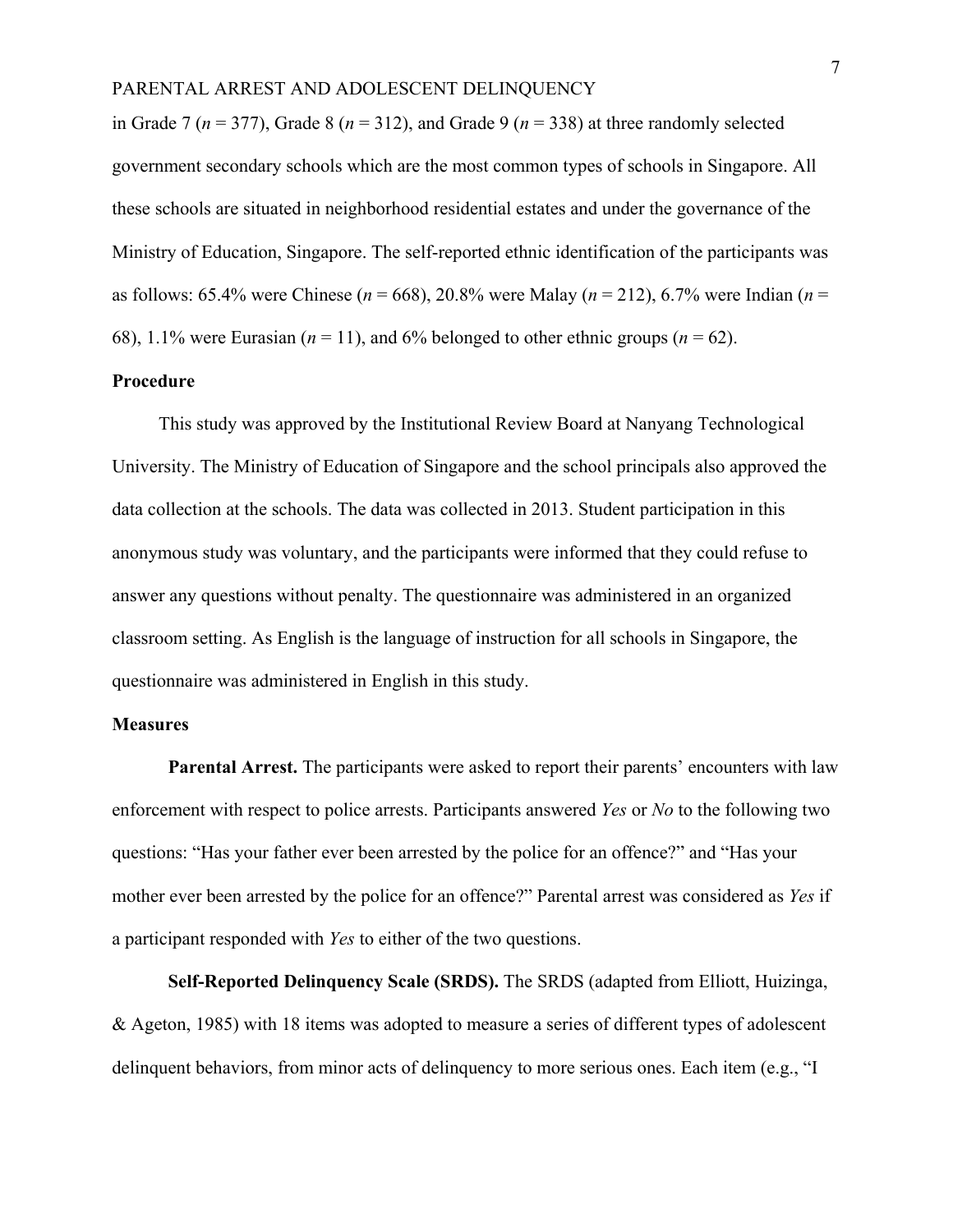hit, slapped, or punched another kid") was rated using a dichotomous *Yes*/*No* response. The delinquency score was calculated by summing the total number of affirmative responses (i.e., *Yes*) to the 18 items, with a possible score ranging from 0 to 18. A higher score indicated more delinquent acts had been committed. The Cronbach alpha of the SRDS was .90 in this study.

**Antisocial Process Screening Device (APSD)**. The 20-item APSD (Frick et al., 2000) was used to measure psychopathic traits. It includes three subscales: narcissism (e.g., "You think you are better or more important than other people"), callous-unemotional traits (e.g., "You care about the feelings of others" reverse scored), and impulsivity (e.g., "You act without thinking of the consequences"). The items were rated on a 3-point scale (0 = *Not true at all*, 1 = *Sometimes true*, and 2 = *Definitely true*), with a higher score suggesting a higher level of psychopathic traits. In the present study, the Cronbach alpha reliability estimates for narcissism, CU traits, and impulsivity were .68, .56, and .54, respectively.

### **Data Analyses**

Regression analysis was conducted to examine the relation between parental arrest and adolescent delinquency. Subsequently, hierarchical multiple regression analyses were performed to further analyze the moderating effects of narcissism, CU traits, and impulsivity on the parental arrest-adolescent delinquency link. Parental arrest as a dichotomous independent variable was dummy coded  $(0 = No$  and  $1 = Yes$ ). The moderators including narcissism, CU traits, and impulsivity were mean centered prior to calculating the interaction terms. Both the independent variable and the moderators were entered in Step 1, and all the interaction terms (i.e., Parental arrest  $\times$  Narcissism, Parental arrest  $\times$  CU traits, and Parental arrest  $\times$  Impulsivity) were entered in Step 2. As recommended by Aiken and West (1991), significant interaction effects were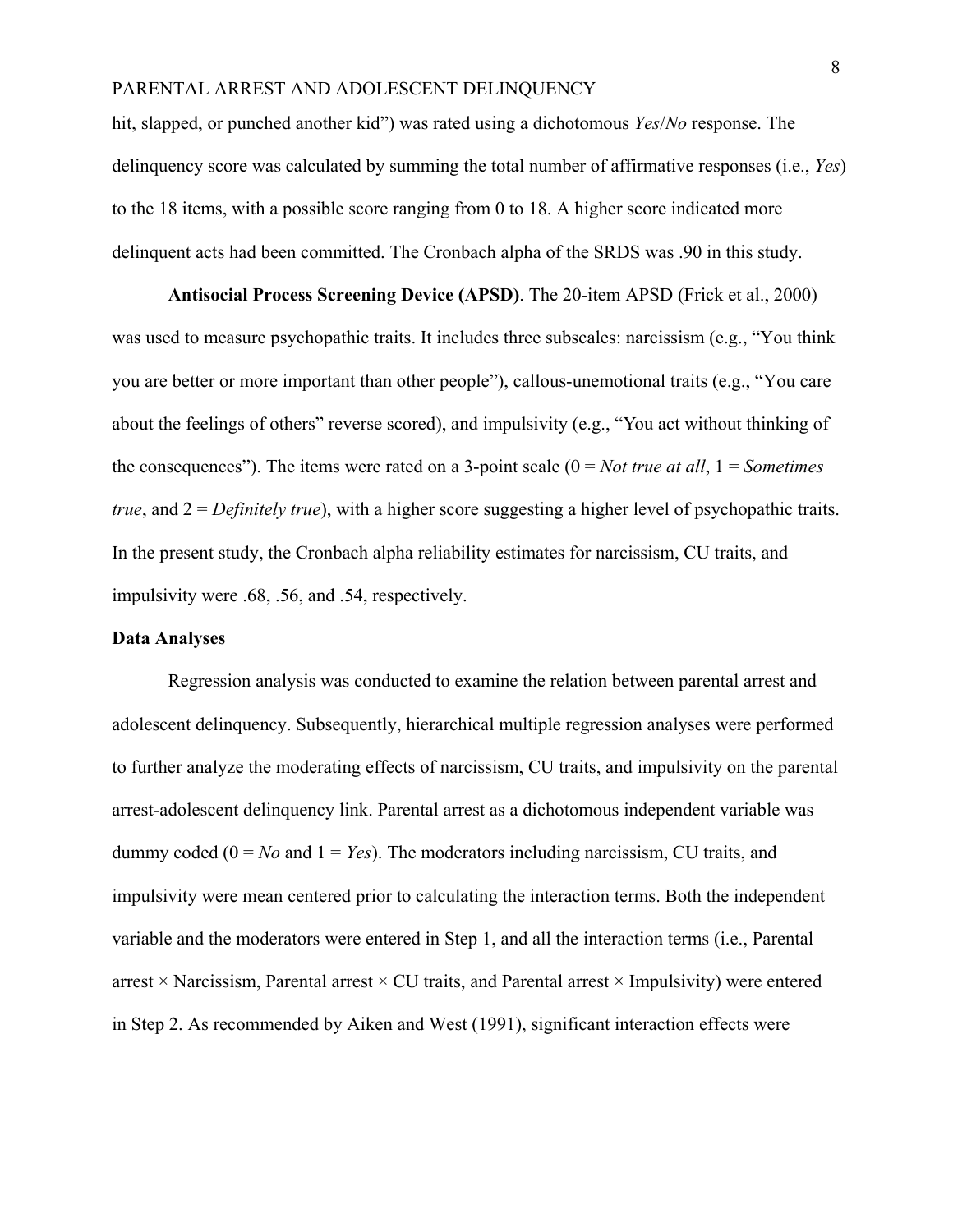probed at low (one standard deviation below the mean) and high (one standard deviation above the mean) levels of the moderators.

#### **Results**

The means, standard deviations, and correlations between parental arrest, narcissism, CU traits, impulsivity, and delinquency are reported in Table 1. We found that parental arrest was significantly predictive of delinquency ( $r = .32$ ,  $p < .001$ ). Narcissism, CU traits, and impulsivity were also positively related to delinquency  $(r = .31, p < .001; r = .14, p < .001; r = .38, p < .001;$ respectively).

Subsequently, a hierarchical regression analysis was performed to test the moderating effects of narcissism, CU traits, and impulsivity on the relation between parental arrest and adolescent delinquency (see Table 2). It was found that parental arrest  $(b = 3.90, p < .001)$  and each of the three moderators including narcissism, CU traits, and impulsivity  $(b = .22, p < .001)$ ;  $b = 0.22$ ,  $p < 0.01$ ; and  $b = 0.54$ ,  $p < 0.001$ ; respectively) had significant and positive main effects on adolescent delinquency. The increase in the amount of variance explained by the interaction terms at Step 2 was significant:  $\Delta R^2 = .026$ ,  $\Delta F (3, 985) = 11.812$ ,  $p < .001$ . Both the interaction effect between parental arrest and narcissism  $(b = .62, p < .001)$  and the interaction effect between parental arrest and CU traits ( $b = .95$ ,  $p < .001$ ) were significant in predicting adolescent delinquency, but the interaction effect between parental arrest and impulsivity was not statistically significant ( $b = -.14$ ,  $p > .05$ ). It suggests that impulsivity did not function as a moderator in the link between parental arrest and adolescent delinquency.

To interpret both interaction effects, between parental arrest and narcissism, and between parental arrest and CU traits, the simple slopes of parental arrest on adolescent delinquency were examined at low (−1 SD) and high (1 SD) levels of narcissism and CU traits respectively (see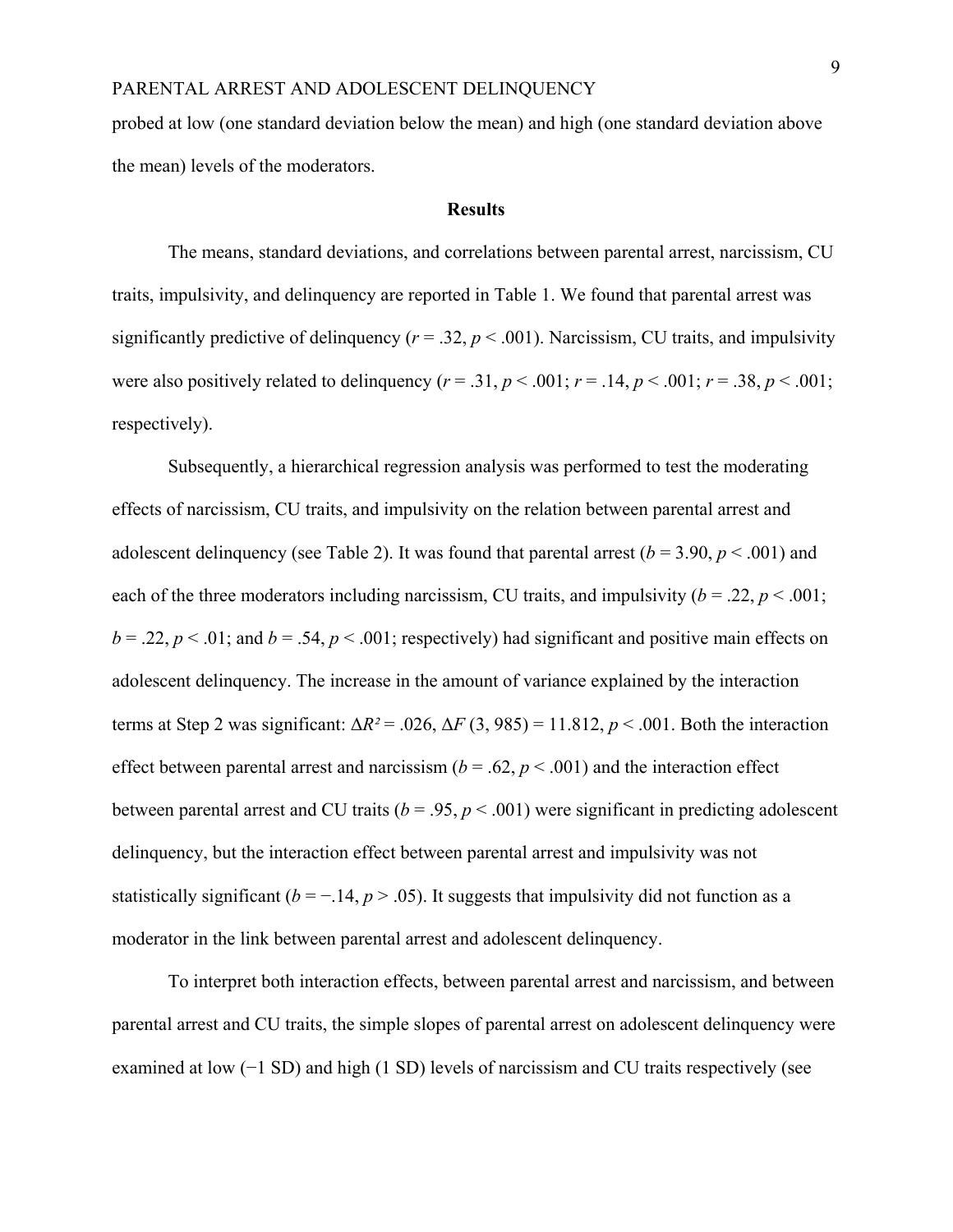Figures 1 and 2). It was found that parental arrest significantly predicted adolescent delinquency for both adolescents with high levels of narcissism ( $b = 4.85$ ,  $p < .001$ ) and adolescents with low levels of narcissism  $(b = 1.82, p < .01)$ , but the association between parental arrest and delinquency was stronger for the former. The effect of parental arrest on delinquency was found to be stronger for adolescents with a higher level of CU traits ( $b = 4.87$ ,  $p < .001$ ) than for those with a lower level of CU traits  $(b = 1.80, p < .01)$ .

#### **Discussion**

Two research questions concerning the relation between parental arrest and adolescent delinquency were addressed in this study. First, the association between parental arrest and adolescent delinquency was examined. Second, the interaction effects between parental arrest and different dimensions of psychopathic traits (i.e., narcissism, CU traits, and impulsivity) in predicting adolescent delinquency were examined.

In line with prior studies in Western context (e.g., Farrington et al., 2001), our findings from an Asian sample also revealed the significantly negative impact of parental arrest on adolescent delinquency. Parents who have been arrested for various criminal offenses may serve as negative behavioral role models for their children. Parental arrest also has the potential to disrupt parent-child attachment, bonding and other family dynamics. With disrupted parent-child and family relationships, parents may either neglect to or choose not to intervene and correct delinquent behaviors in their adolescents resulting in a higher likelihood of these adolescents repeating and engaging in further delinquent behaviors (Nijhof et al., 2009). Additionally, parents who have been arrested or who have had convictions may demonstrate poor parental monitoring, guidance and supervision which increases the likelihood of adolescents' engagement in problem behaviors such as delinquency (Oxford et al., 2003). Overall, adolescents whose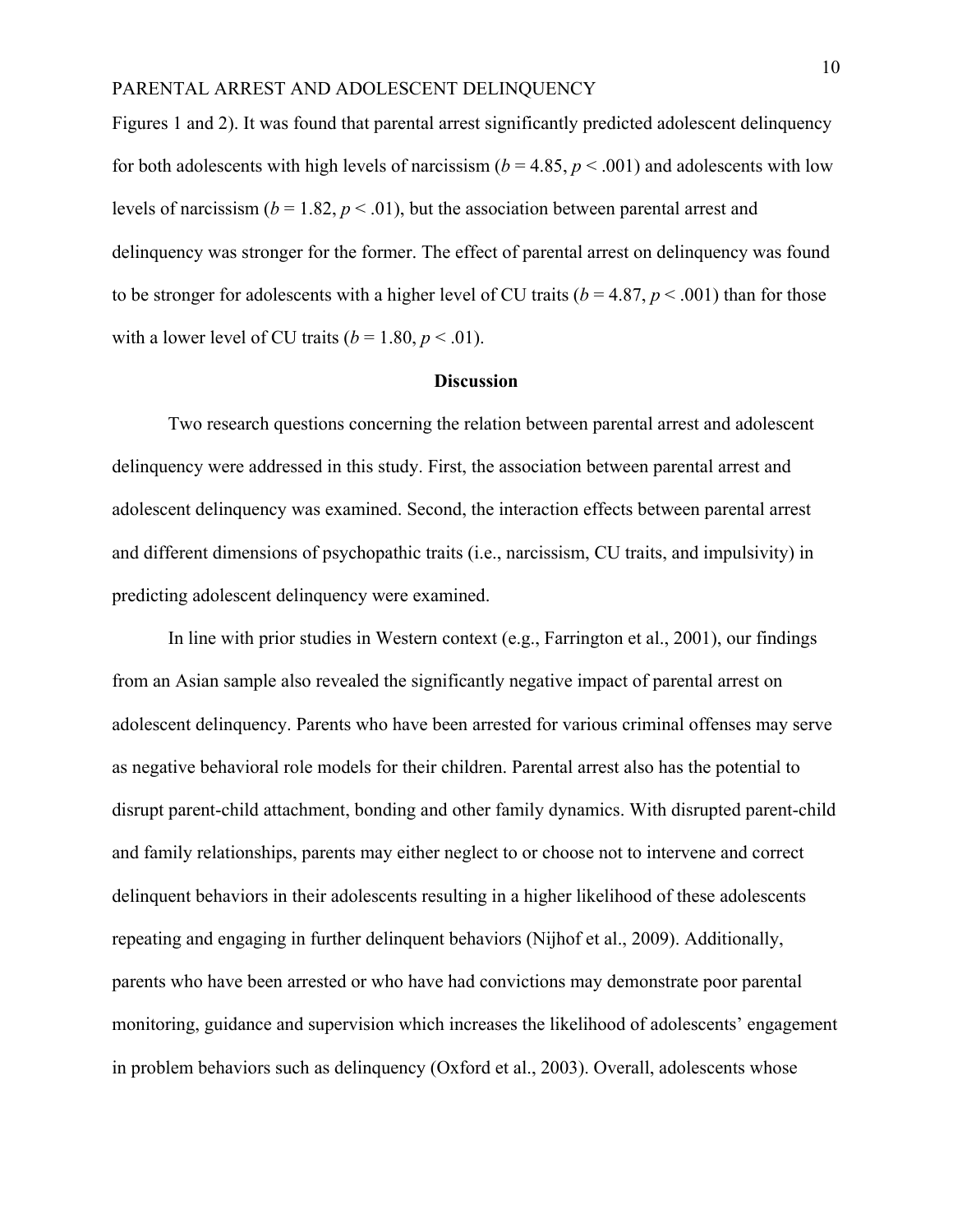parents have had previous arrests are more likely to commit acts of delinquency than their counterparts whose parents do not have criminal/arrest records (Farrington et al., 2001).

As expected, all the three dimensions of psychopathic traits including narcissism, CU traits, and impulsivity showed positive main effects on adolescent delinquency. It was noted that impulsivity only demonstrated main effects on adolescent delinquency, whereas narcissism and CU traits showed main effects as well as interactive effects with parental arrest in predicting delinquency.

Narcissistic individuals are prone to react aggressively when insulted or when their egos are threatened (Bushman & Baumeister, 2002), and parental arrest might place children in such vulnerable positions. Children who have parents with an arrest record may be treated differently (e.g., experiencing social discrimination and exclusion) or negatively labeled (Roberts et al., 2014). This results in these adolescents, possibly consciously or unconsciously, inflating their self-views to help them maintain a sense of superiority (Fanti & Henrich, 2015) as narcissistic self-views can protect individuals against feelings of rejection and worthlessness (Thomaes et al., 2009). Also, most narcissistic individuals are sensitive to negative stimuli and have a chronic need for admiration and positive attention to maintain their vulnerable self-views (Muñoz et al., 2013; Thomaes et al., 2009). However, children who have parents with an arrest history often struggle to gain positive attention from adults and narcissistic traits may contribute to them engaging in more delinquent behavior to gain attention and enhance their desired social status (Barry et al., 2007; Fanti & Henrich, 2015). Overall, the interaction effect between parental arrest and narcissism was found to significantly predict adolescent delinquency.

CU traits were another moderator that strengthened the relation between parental arrest and adolescent delinquency. Research has shown that callousness, low empathy, and poor social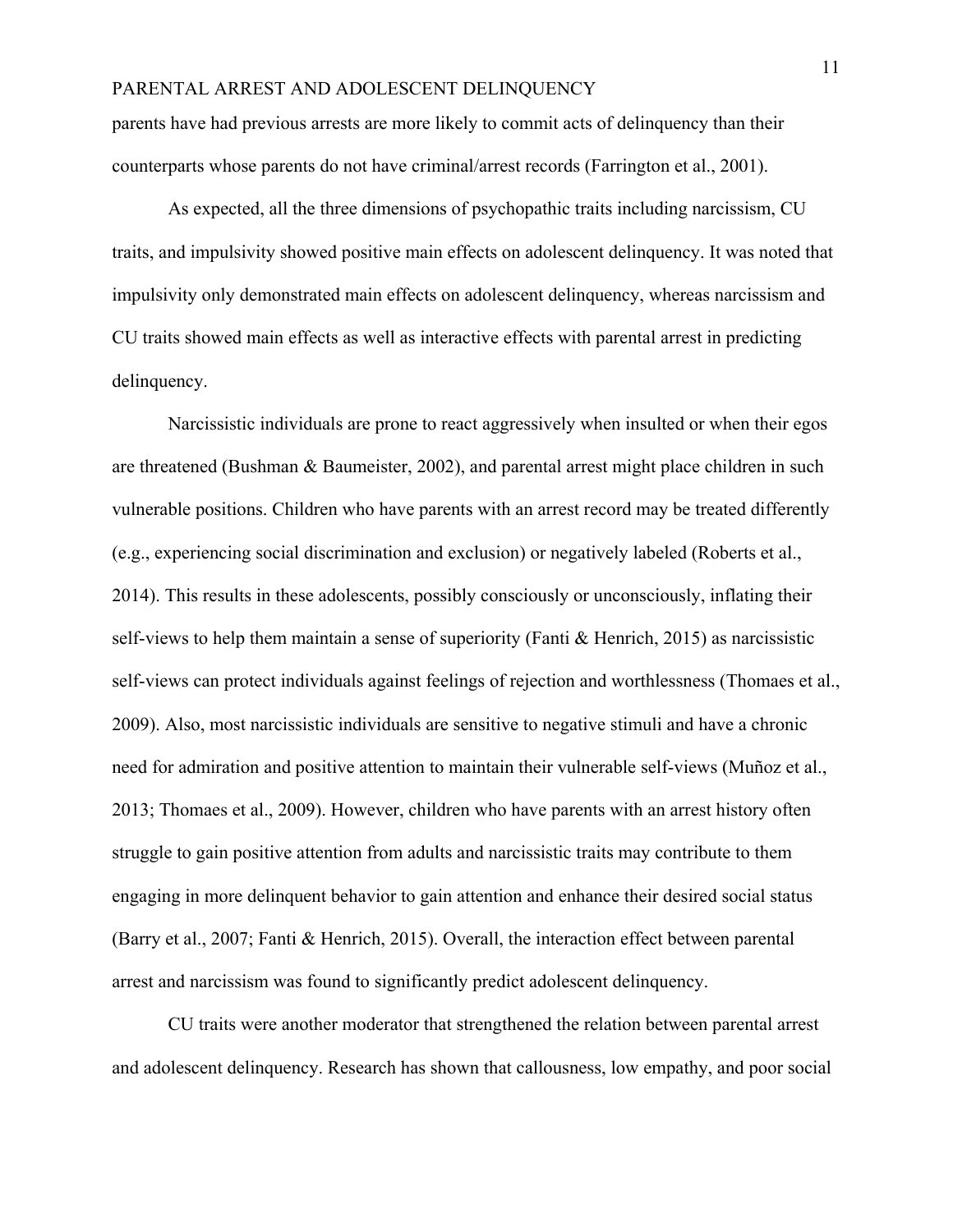skills are typical features of offenders (Jolliffe & Farrington, 2004). Because of the intergenerational transmission of CU traits, children with high levels of CU traits under the influence of parents with deviant conduct may engage in more delinquent acts (Waller et al., 2013). Additionally, parents with a prior arrest history are less likely to be involved in their children's lives and growth, and researchers have also posited that such parental neglect might contribute towards the development of CU traits in families that can be characterized as lacking warmth (Ometto et al., 2016).

Unlike narcissism and CU traits that function as moderators in the parental arrestadolescent delinquency link, impulsivity does not interact with parental arrest in predicting delinquency, suggesting that impulsivity is associated with delinquency through its main effects rather than its interaction effects with parental arrest. The key determinant of impulsive behaviors of individuals is an inability to delay gratification rather than personal predatoriness (Babinski et al., 1999). Compared to narcissism and CU traits that are related to learned and predatory aggression, impulsivity is more closely related to aggression driven by real-time emotion without careful consideration of consequences (Li et al., 2017). A high level of impulsivity leads to adolescents having less social interaction with others, and therefore, being less influenced by others (Snyder, Prichard, Schrepferman, Patrick, & Stoolmiller, 2004). For example, peer's delinquency has little impact on impulsive adolescents (Vitulano et al., 2010). Therefore, impulsivity appears to have stronger direct links with delinquency, while narcissism and CU traits have both direct and indirect pathways to delinquency.

Different socialization experiences could contribute to different developmental outcomes for adolescents. The children of adults with arrest records are a highly vulnerable group because of the devastating consequences of parents' arrest experiences on adolescents (Roberts et al.,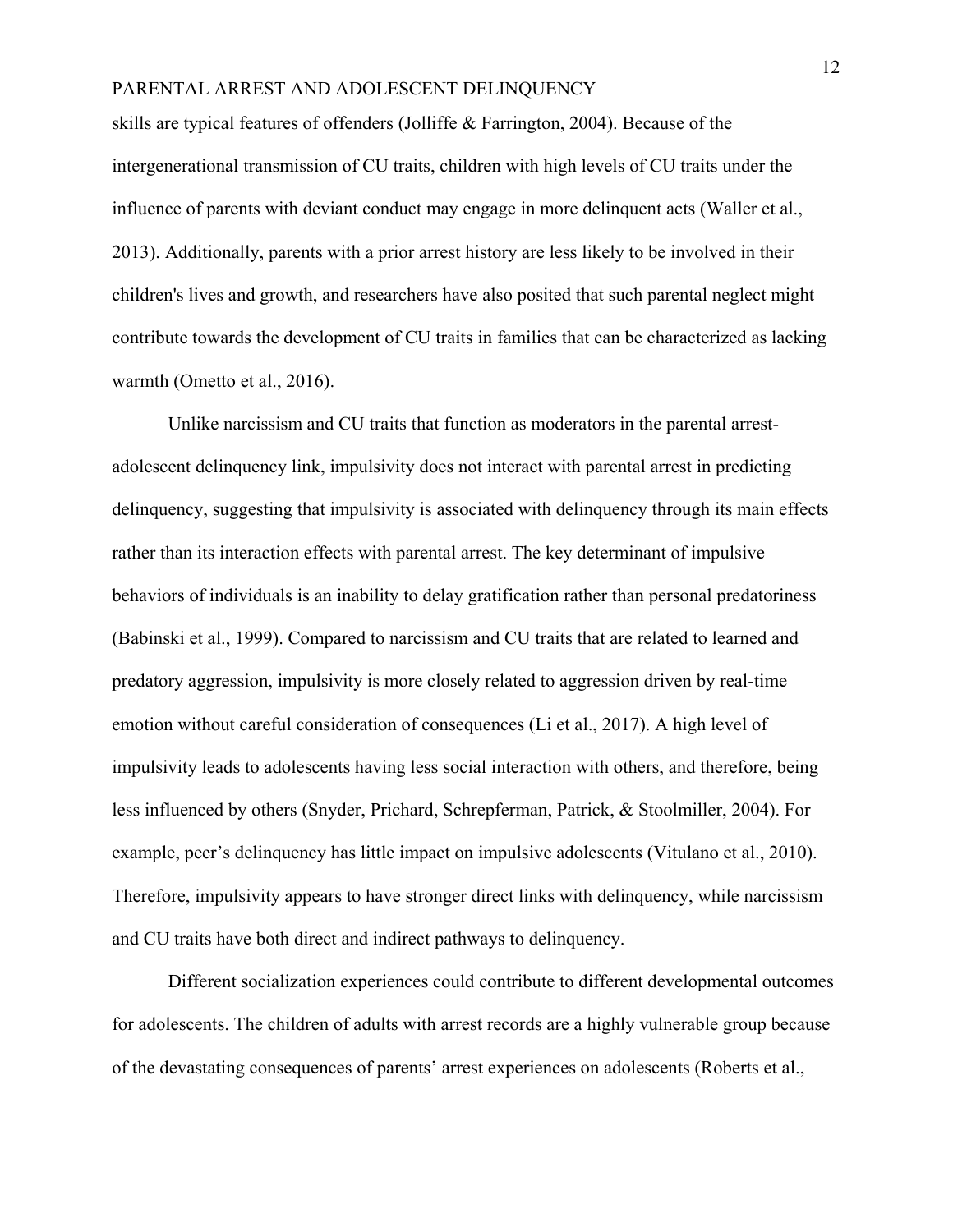2014). Though a strong intergenerational link of problem behavior was found between parents and adolescents, the vicious cycle of intergenerational transmission of delinquency can be broken (Dong & Krohn, 2015), suggesting that having a parent who has had a brush with the law does not necessarily mean a child will exhibit delinquency. Results suggest that it would be important for parents, especially those who have been previously arrested, to disassociate their own deviant experience and to restrict or reduce negative impact on children by modeling positive behaviors, through positive parenting, and enhancing positive parent-child interaction more generally.

Furthermore, because narcissism and CU traits strengthen the impact of parental arrest on adolescents' delinquency, relevant training in reducing narcissism and CU traits should be incorporated into prevention and intervention programs. Learning how to appropriately deal with ego-threatening experiences caused by parental arrest and adaptively boost self-views would be beneficial in attempting to reduce adolescents' delinquent behavior. Giving sufficient support and emotional care to vulnerable adolescents by promoting prosocial norms and skills would be another appropriate way of reducing youth engagement in delinquent acts.

#### **Limitations and Future Research Directions**

Although our findings extend existing knowledge regarding the association between parental arrest and adolescent delinquency and its underlying moderating mechanisms via narcissism and CU traits, several limitations should be noted and addressed in future work. First, although most researchers have adopted the APSD to measure adolescents' psychopathic traits (Waller et al., 2013), the Cronbach alpha values were weak. However, the reliability of the measurements of narcissism, CU traits, and impulsivity in this study was similar to or better than that in prior published findings (e.g., Seals et al., 2012). Alternative instruments for measuring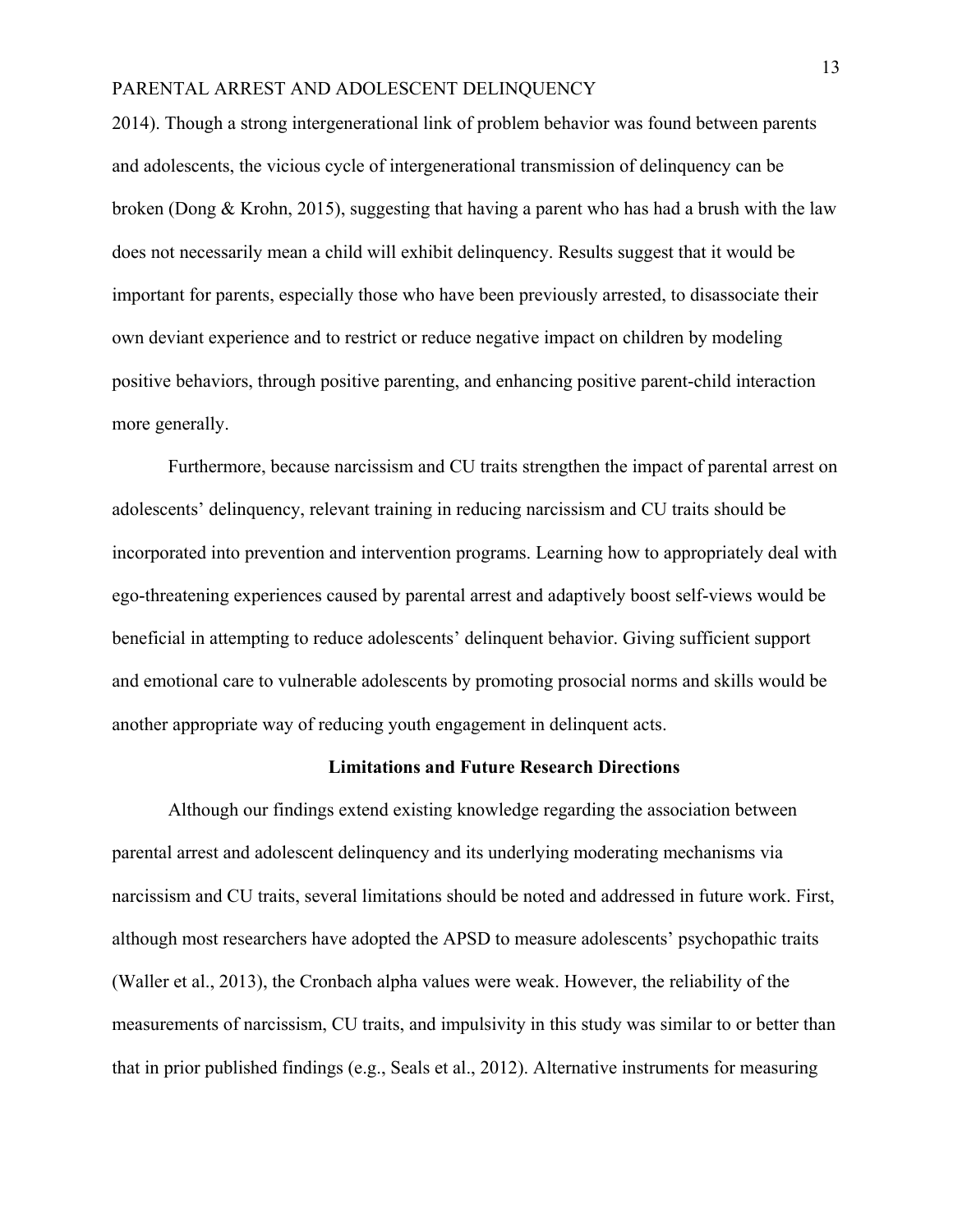the three dimensions with higher internal consistency should be employed in future work. Second, a dichotomous variable of parental arrest (*Yes* or *No*) used in this study precluded our exploration of the influence of different levels of seriousness of these arrests and the association with adolescent delinquency. More details on the types of offenses could be analyzed in future studies. Third, self-report measures used in this study may be vulnerable to social desirability; adolescents may have concerns about reporting their parents' experience of arrest, and their own psychopathic traits, and delinquent behaviors. To address this issue, multiple sources (e.g., official arrest records, archival data, and teacher-report) could be used in future research. Finally, the impact of parental arrest on adolescent delinquency can be adjusted by both positive and risk factors. Only risk or negative elements (i.e., psychopathic traits) were investigated in this study. Future work can examine possible protective factors (e.g., resilience) that may shield adolescents from negative influences contributed by parental arrest.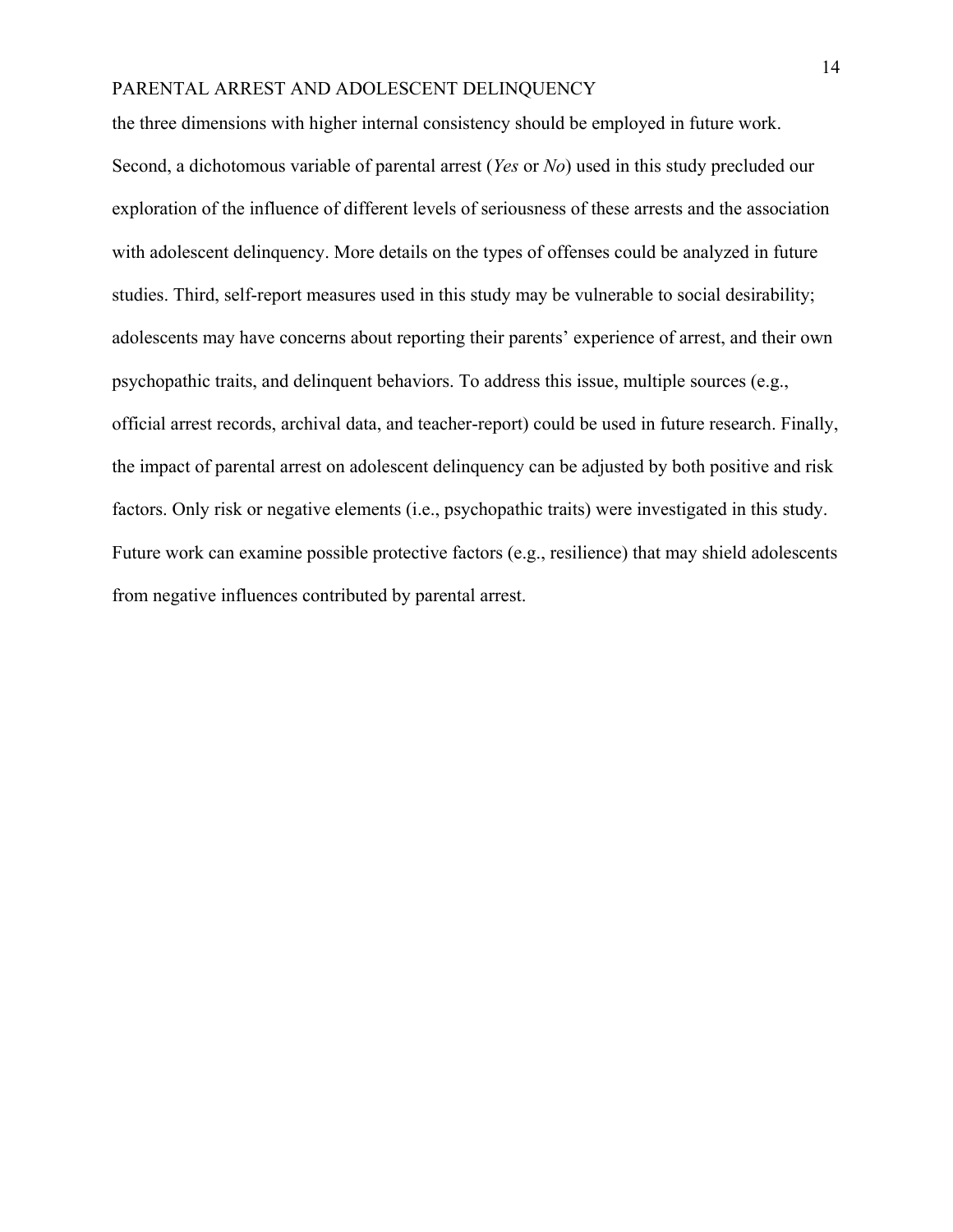## References

- Aiken, L. S., & West, S. G. (1991). *Multiple regression: Testing and interpreting interactions.*  Newbury Park: Saga.
- Babinski, L. M., Hartsough, C. S., & Lambert, N. M. (1999). Childhood conduct problems, hyperactivity-impulsivity, and inattention as predictors of adult criminal activity. *Journal of Child Psychology and Psychiatry, 40,* 347-355.
- Barry, C. T., Grafeman, S. J., Adler, K. K., & Pickard, J. D. (2007). The relations among narcissism, self-esteem, and delinquency in a sample of at-risk adolescents. *Journal of Adolescence, 30,* 933-942.
- Bezdjian, S., Raine, A., Baker, L. A., & Lynam, D. R. (2011). Psychopathic personality in children: Genetic and environmental contributions. *Psychological Medicine, 41,* 589-600.
- Bush, N. R., Lengua, L. J., & Colder, C. R. (2010). Temperament as a moderator of the relation between neighborhood and children's adjustment. *Journal of Applied Developmental Psychology, 31,* 351-361.
- Bushman, B. J., & Baumeister, R. F. (2002). Does self-love or self-hate lead to violence? *Journal of Research in Personality, 36,* 543-545.
- Carroll, A., Hemingway, F., Bower, J., Ashman, A., Houghton, S., & Durkin, K. (2006). Impulsivity in juvenile delinquency: Differences among early-onset, late-onset, and nonoffenders. *Journal of Youth and Adolescence, 35,* 517-527.
- Chng, G. S., Chu, C. M., Zeng, G., Li, D., & Ting, M. H. (2016). A latent class analysis of family characteristics linked to youth offending outcomes. *Journal of Research in Crime and Delinquency, 56,* 765- 787.

DeLisi, M., & Vaughn, M. G. (2015). Ingredients for criminality require genes, temperament,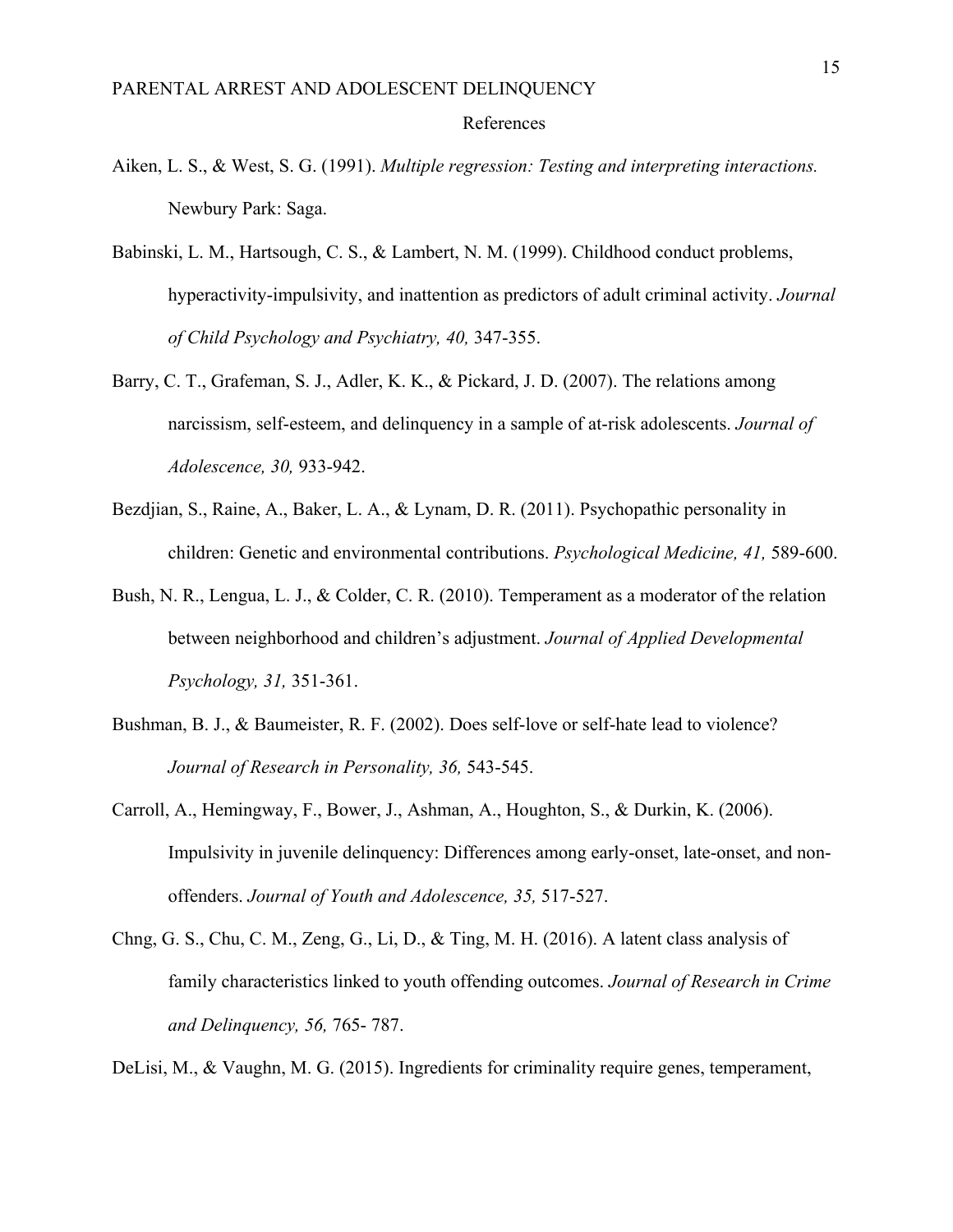- Dong, B., & Krohn, M. D. (2015). Exploring intergenerational discontinuity in problem behavior: Bad parents with good children. *Youth Violence and Juvenile Justice, 13,* 99-122.
- Elliott, D. S., Huizinga, D., & Ageton, S. S. (1985). *Explaining delinquency and drug use.* CA: Sage Publications.
- Fanti, K. A., & Henrich, C. C. (2015). Effects of self-esteem and narcissism on bullying and victimization during early adolescence. *The Journal of Early Adolescence, 35,* 5-29.
- Farrington, D. P., Jolliffe, D., Loeber, R., Stouthamer-Loeber, M., & Kalb, L. M. (2001). The concentration of offenders in families, and family criminality in the prediction of boys' delinquency. *Journal of Adolescence, 24,* 579-596.
- Fontaine, N. M., McCrory, E. J., Boivin, M., Moffitt, T. E., & Viding, E. (2011). Predictors and outcomes of joint trajectories of callous-unemotional traits and conduct problems in childhood. *Journal of Abnormal Psychology, 120,* 730-742.
- Frick, P. J., Bodin, S. D., & Barry, C. T. (2000). Psychopathic traits and conduct problems in community and clinic-referred samples of children: Further development of the Psychopathy Screening Device. *Psychological Assessment, 12*, 382-393.
- Frick, P. J., Cornell, A. H., Bodin, S. D., Dane, H. E., Barry, C. T., & Loney, B. R. (2003). Callous-unemotional traits and developmental pathways to severe conduct problems. *Developmental Psychology, 39,* 246-260.
- Jolliffe, D., & Farrington, D. P. (2004). Empathy and offending: A systematic review and metaanalysis. *Aggression and Violent Behavior, 9,* 441-476.
- Kinner, S. A., Alati, R., Najman, J. M., & Williams, G. M. (2007). Do paternal arrest and imprisonment lead to child behaviour problems and substance use? A longitudinal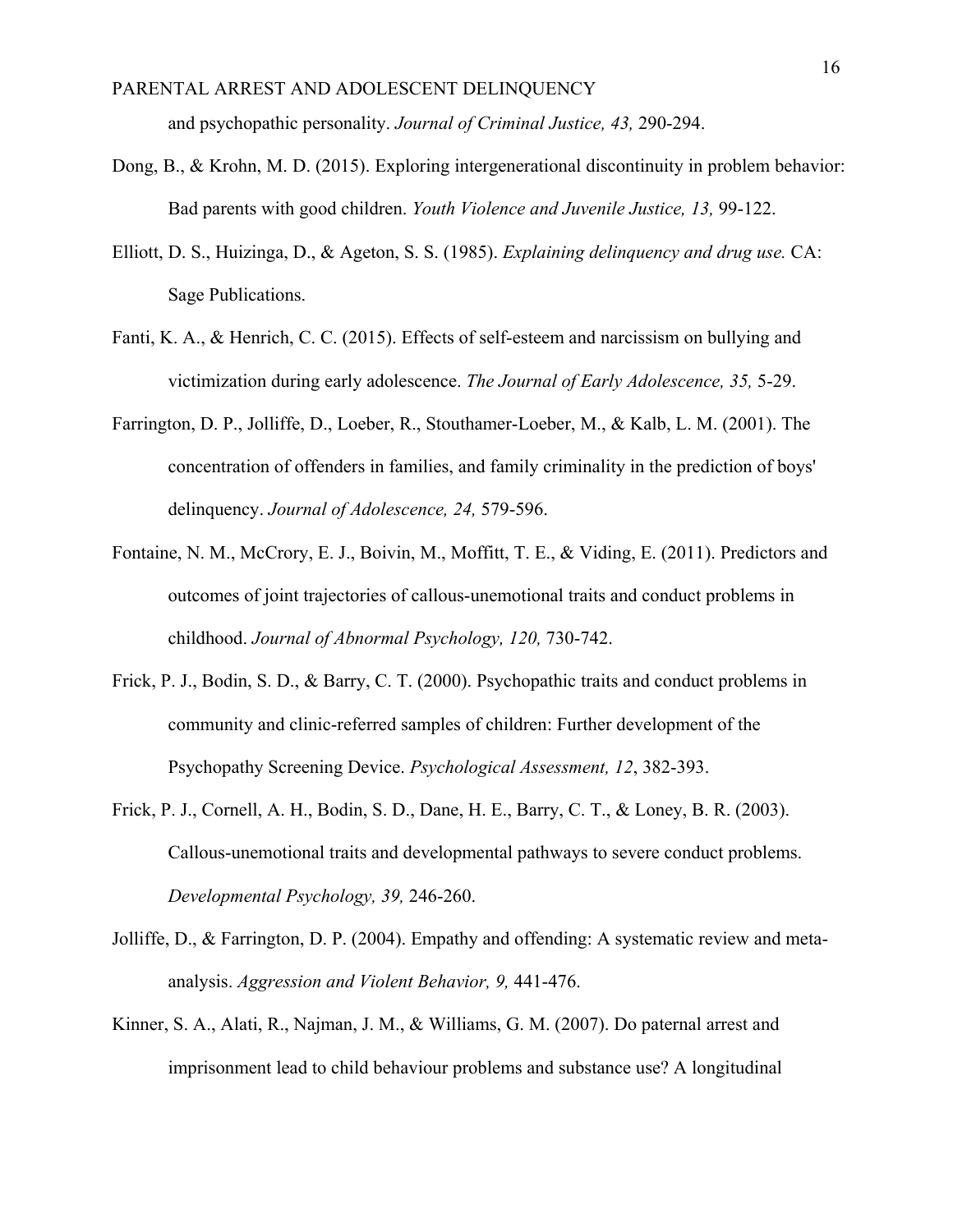- Kroneman, L. M., Hipwell, A. E., Loeber, R., Koot, H. M., & Pardini, D. A. (2011). Contextual risk factors as predictors of disruptive behavior disorder trajectories in girls: The moderating effect of callous‐unemotional features. *Journal of Child Psychology and Psychiatry, 52,* 167-175.
- Leith, K. P., & Baumeister, R. F. (1996). Why do bad moods increase self-defeating behavior? Emotion, risk tasking, and self-regulation. *Journal of Personality and Social Psychology, 71,*1250-1267.
- Li, X., Chan, W. T., Ang, R. P., & Huan, V. S. (2017). Assessment of psychopathic traits in Singaporean adolescents: Validation of the Antisocial Process Screening Device (APSD). Journal of Psychopathology and Behavioral Assessment, 39, 198-208.
- Marsee, M. A., Silverthorn, P., & Frick, P. J. (2005). The association of psychopathic traits with aggression and delinquency in non-referred boys and girls. *Behavioral Sciences and the Law, 23,* 803-817.
- Muñoz, L. C., & Frick, P. J. (2007). The reliability, stability, and predictive utility of the selfreport version of the Antisocial Process Screening Device. *Scandinavian Journal of Psychology, 48,* 299-312.
- Muñoz, L. C., Kimonis, E. R., Frick, P. J., & Aucoin, K. J. (2013). Emotional reactivity and the association between psychopathy-linked narcissism and aggression in detained adolescent boys. *Development and Psychopathology, 25,* 473-485.
- Nijhof, K. S., de Kemp, R. A., & Engels, R. C. (2009). Frequency and seriousness of parental offending and their impact on juvenile offending. *Journal of Adolescence, 32,* 893-908.

Ometto, M., de Oliveira, P. A., Milioni, A. L., Dos Santos, B., Scivoletto, S., Busatto, G. F., ... &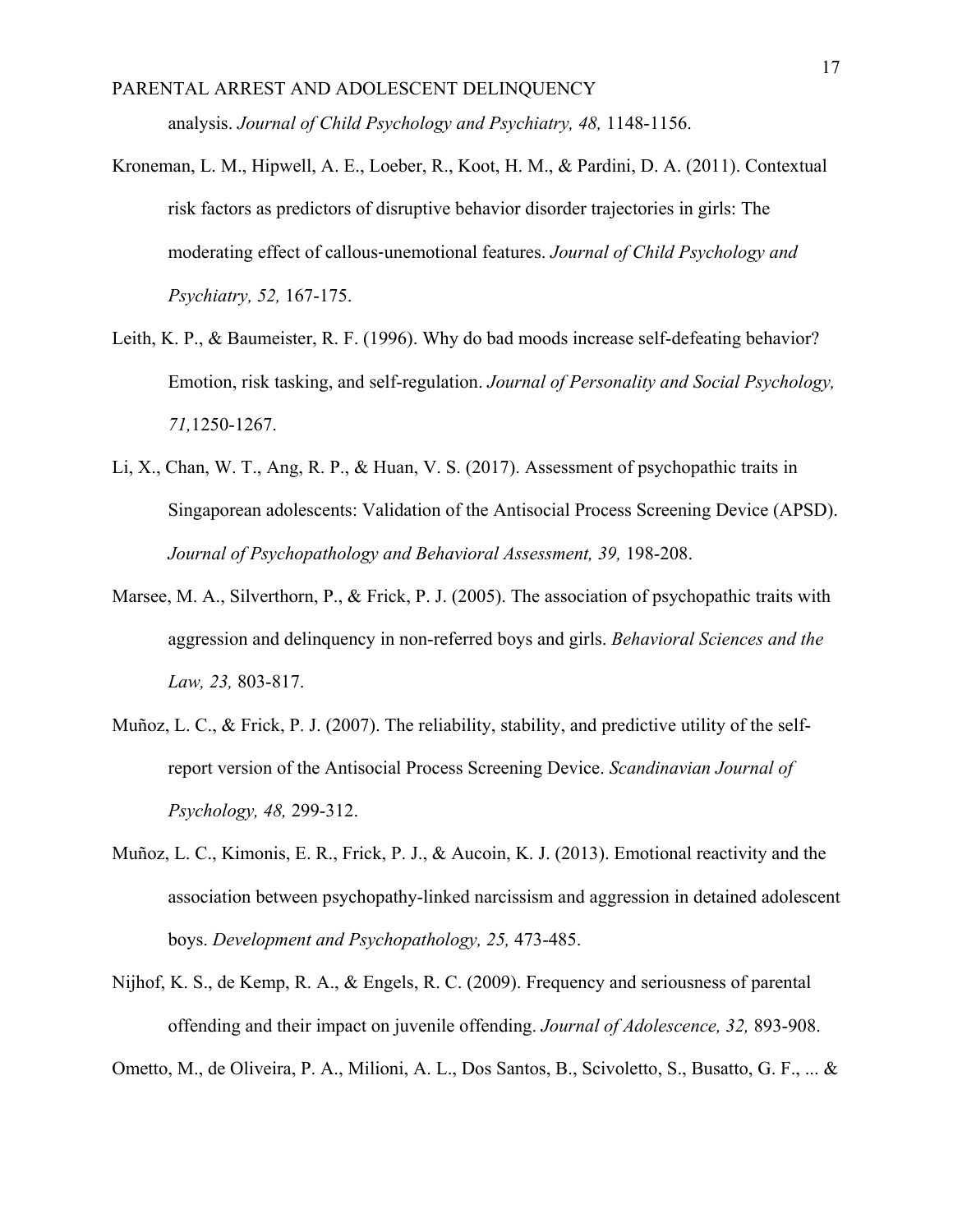Cunha, P. J. (2016). Social skills and psychopathic traits in maltreated adolescents. *European Child & Adolescent Psychiatry, 25,* 397-405.

- Oxford, M., Cavell, T. A., & Hughes, J. N. (2003). Callous/unemotional traits moderate the relation between ineffective parenting and child externalizing problems: A partial replication and extension. *Journal of Clinical Child and Adolescent Psychology, 32,* 577- 585.
- Pardini, D. A., Lochman, J. E., & Frick, P. J. (2003). Callous/unemotional traits and socialcognitive processes in adjudicated youths. *Journal of the American Academy of Child & Adolescent Psychiatry, 42,* 364-371.
- Rioux, C., Castellanos-Ryan, N., Parent, S., Vitaro, F., Tremblay, R. E., & Séguin, J. R. (2016). Differential susceptibility to environmental influences: Interactions between child temperament and parenting in adolescent alcohol use. *Development and Psychopathology, 28,* 265-275.
- Roberts, Y. H., Snyder, F. J., Kaufman, J. S., Finley, M. K., Griffin, A., Anderson, J., ... & Crusto, C. A. (2014). Children exposed to the arrest of a family member: Associations with mental health. *Journal of Child and Family Studies, 23,* 214-224.
- Seals, R. W., Sharp, C., Ha, C., & Michonski, J. D. (2012). The relationship between the Youth Psychopathic Traits Inventory and psychopathology in a US community sample of male youth. *Journal of Personality Assessment, 94,* 232-243.
- Skeem, J. L., Scott, E. S., & Mulvey, E. P. (2014). Justice policy reform for high-risk juveniles: Using science to achieve large-scale crime reduction. *Annual Review of Clinical Psychology, 10,* 709-739.

Snyder, J., Prichard, J., Schrepferman, L., Patrick, M. R., & Stoolmiller, M. (2004). Child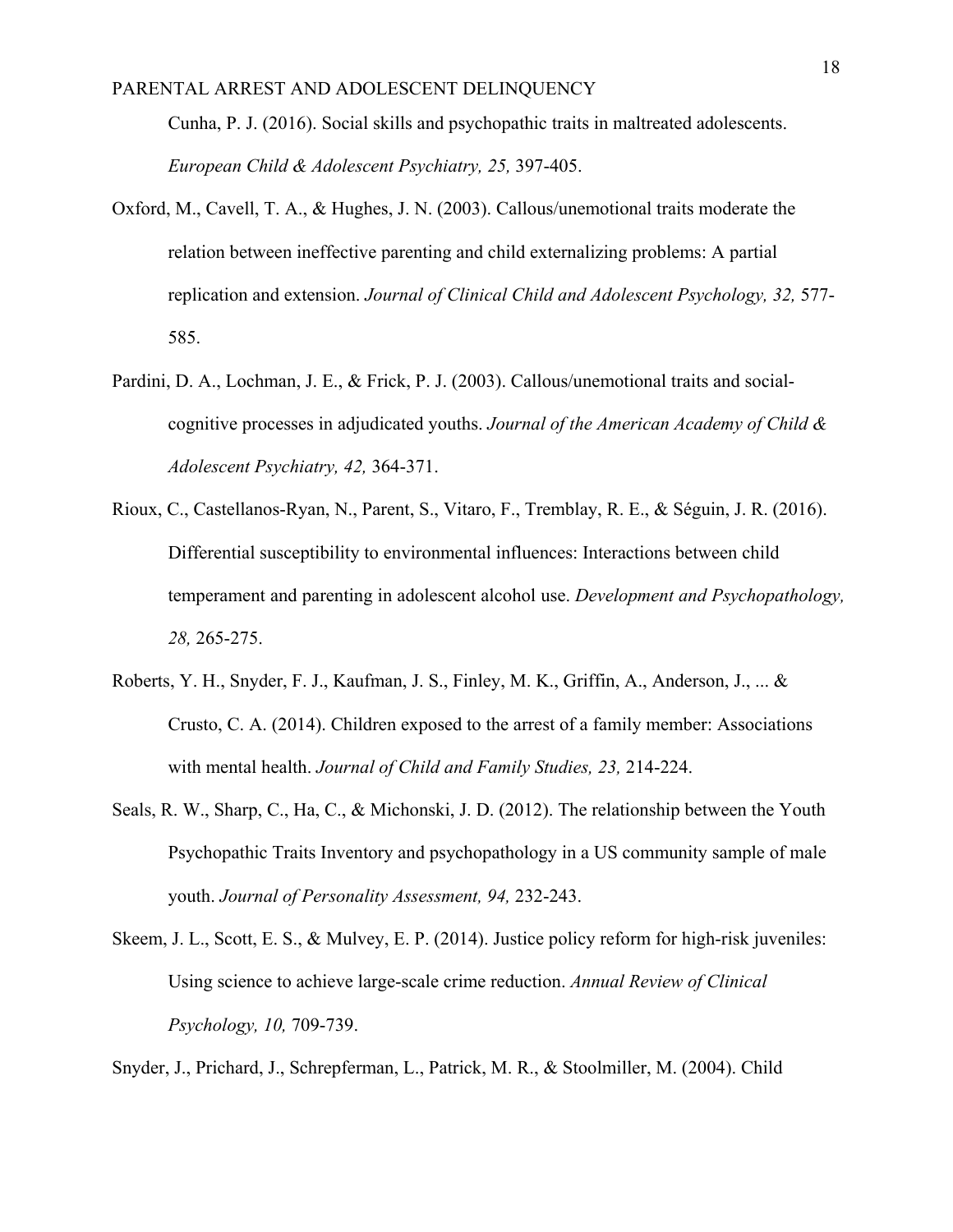impulsiveness—inattention, early peer experiences, and the development of early onset conduct problems. *Journal of Abnormal Child Psychology, 32,* 579-594.

- Stice, E., & Gonzales, N. (1998). Adolescent temperament moderates the relation of parenting to antisocial behavior and substance use. *Journal of Adolescent Research, 13,* 5-31.
- Thomaes, S., Bushman, B. J., Orobio de Castro, B., & Stegge, H. (2009). What makes narcissists bloom? A framework for research on the etiology and development of narcissism. *Development and Psychopathology, 21,* 1233-1247.
- Vitulano, M. L., Fite, P. J., & Rathert, J. L. (2010). Delinquent peer influence on childhood delinquency: The moderating effect of impulsivity. *Journal of Psychopathology and Behavioral Assessment, 32,* 315-322.
- Waller, R., Gardner, F., & Hyde, L. W. (2013). What are the associations between parenting, callous-unemotional traits, and antisocial behavior in youth? A systematic review of evidence. *Clinical Psychology Review, 33,* 593-608.
- Yau, T. C. Y., & Chung, H. Y. (2014). Children with an imprisoned parent: Children's and caregivers' narratives. *China Journal of Social Work, 7,* 92-112.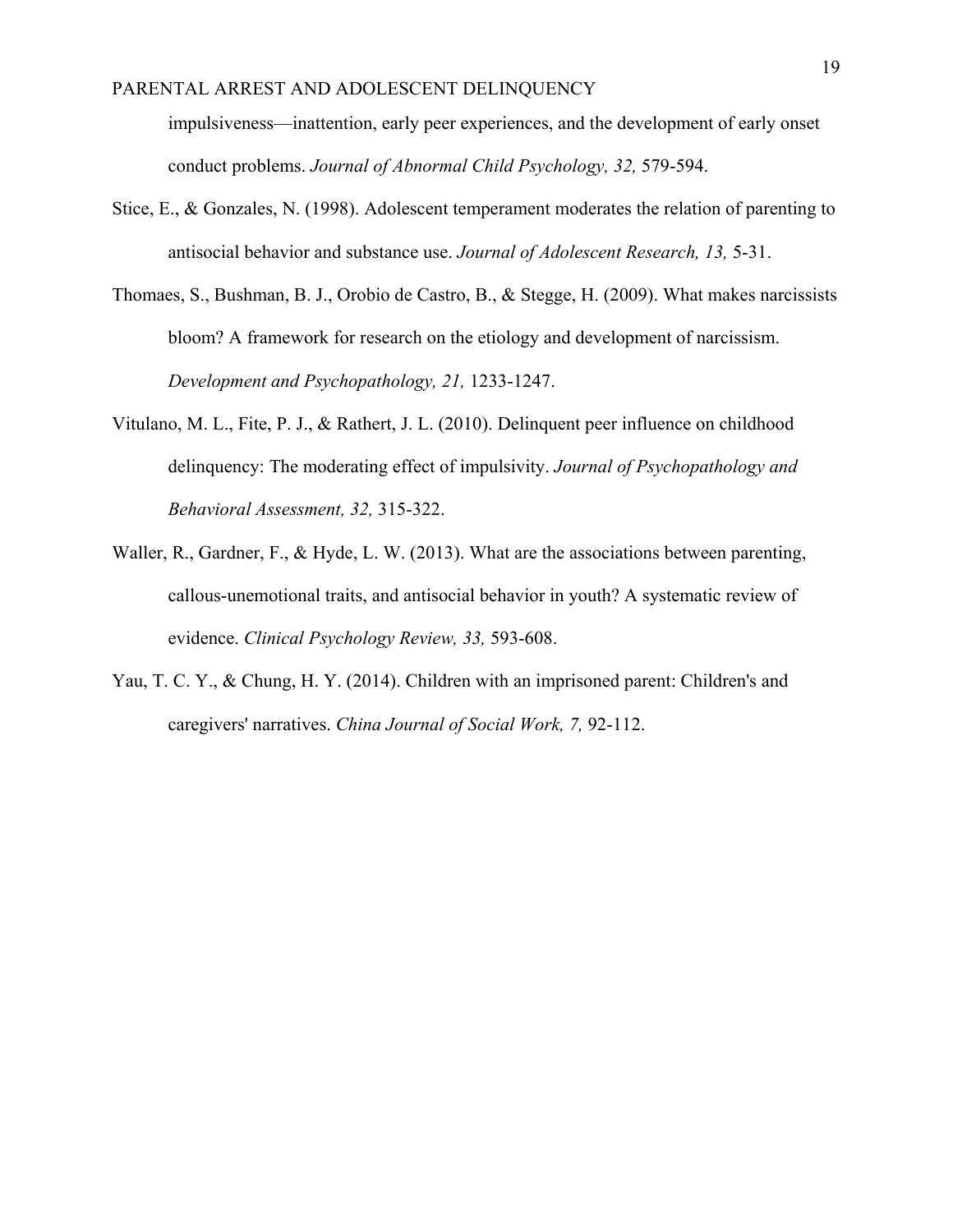# Table 1

|                        | $\overline{M}$ | SD           |                    | 2                        | 3        | 4        | 5                        |
|------------------------|----------------|--------------|--------------------|--------------------------|----------|----------|--------------------------|
| 1. Parental arrest     | -              |              |                    |                          |          |          |                          |
| 2. Narcissism          | 3.64           | 2.43 $.07^*$ |                    | $\overline{\phantom{0}}$ |          |          |                          |
| 3. Callous-unemotional | 2.08           | 1.60         | .06                | $.07^*$                  |          |          |                          |
| 4. Impulsivity         | 4.03           |              | $1.82 \t .10^{**}$ | $.47***$                 | $.06*$   |          |                          |
| 5. Delinquency         | 2.47           | 3.65         | $.32***$           | $.31***$                 | $.14***$ | $.38***$ | $\overline{\phantom{0}}$ |

*Means, Standard Deviations, and Correlations of Study Variables in this Study* 

*Note.*  $^*p < .05, \, ^{**}p < .01, \, ^{***}p < .001.$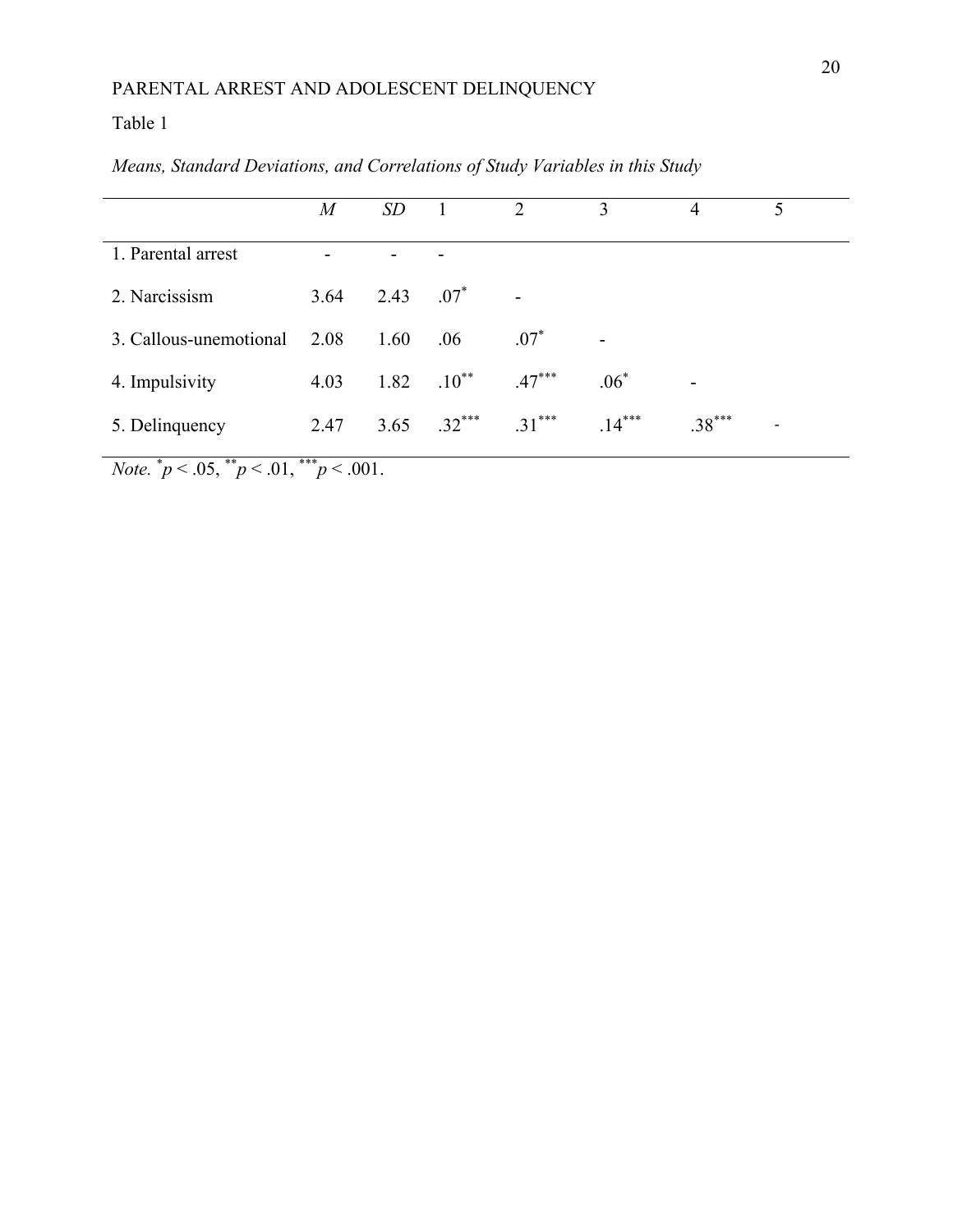## Table 2

# *Hierarchical Multiple Regression Analysis: Narcissism, Callous-unemotional Traits, and*

| Predictors                      | $\boldsymbol{b}$ | $R^2$ | $\Delta R^2$ | $\Delta F$  |
|---------------------------------|------------------|-------|--------------|-------------|
| Step1                           |                  |       |              |             |
| Parental arrest                 | $3.90***$        |       |              |             |
| Narcissism                      | $.22***$         |       |              |             |
| Callous-unemotional             | $.22***$         |       |              |             |
| Impulsivity                     | $.54***$         | .245  | .245         | $80.065***$ |
| Step 2                          |                  |       |              |             |
| Parental arrest                 | $3.34***$        |       |              |             |
| Narcissism                      | $.16***$         |       |              |             |
| Callous-unemotional             | $.14*$           |       |              |             |
| Impulsivity                     | $.56***$         |       |              |             |
| PA × Narcissism                 | $.62***$         |       |              |             |
| $PA \times$ Callous-unemotional | $.95***$         |       |              |             |
| $PA \times Impulsivity$         | $-.14$           | .271  | .026         | $11.812***$ |

## *Impulsivity as Moderators of the Association between Parental Arrest and Delinquency*

*Note.* PA = Parental arrest. Parental arrest  $(0 = No$  and  $1 = Yes)$  was dummy coded. Narcissism,

callous-unemotional traits, and impulsivity were mean centered.

 $\mu^* p < .05, \mu^* p < .01, \mu^* p < .001.$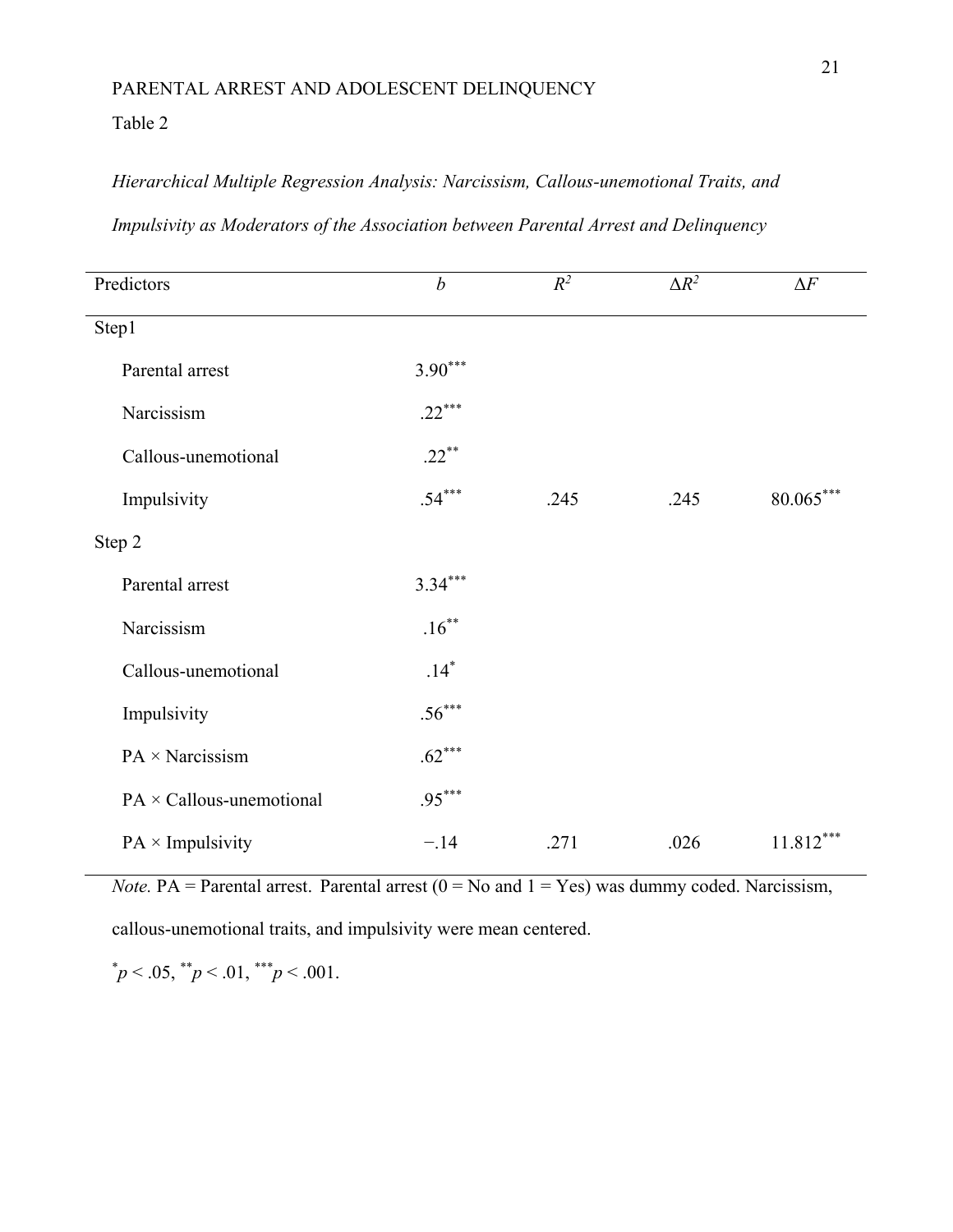

*Figure 1.* Regression lines for the association between parental arrest and delinquency as moderated by narcissism.

*Note.* PA = Parental arrest.